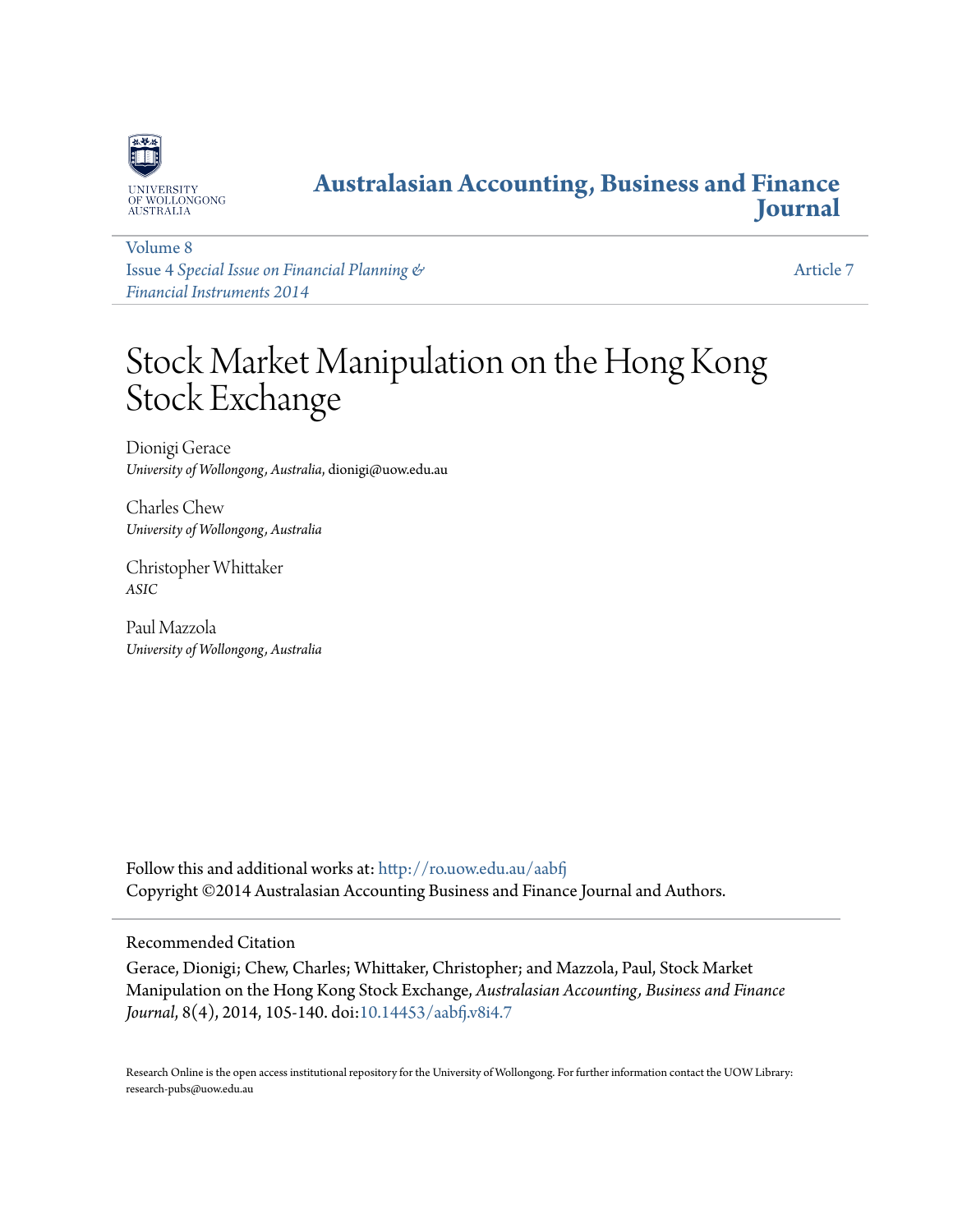# Stock Market Manipulation on the Hong Kong Stock Exchange

# **Abstract**

This study is the first to empirically examine stock market manipulation on the Hong Kong Stock Exchange. The dataset contains 40 cases of market manipulation from 1996 to 2009 that were successfully prosecuted by the Hong Kong Securities & Futures Commission. Manipulation is found to negatively impact market efficiency measures such as the bid-ask spread and volatility. Markets appear incapable of efficiently responding to the presence of manipulators and are characterised by information asymmetry. Manipulators were successfully able to raise prices and exit the market. This finding contradicts views that trade-based manipulation is entirely unprofitable and self-deterring. The victimisation of information-seeking investors and the market as a whole provides a strong rationale for all jurisdictions, including Australia, to have effective laws that prohibit manipulation and for robust enforcement of those laws to further deter market manipulation.

# **Keywords**

market manipulation, market misconduct, Hong Kong Stock Exchange, market microstructure, securities regulation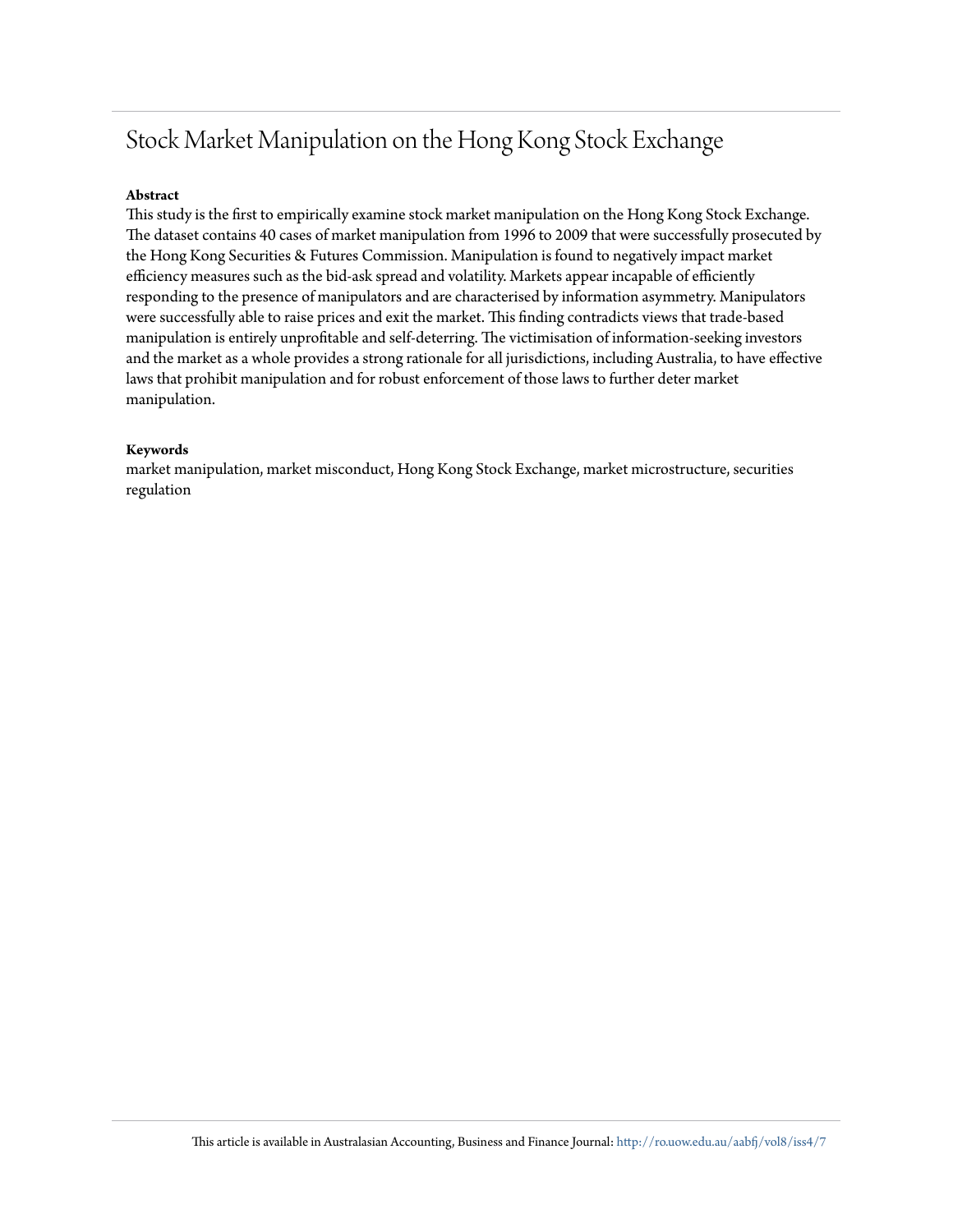

# **Stock Market Manipulation on the Hong Kong Stock Exchange**

**Dionigi Gerace1, Charles Chew2, Christopher Whittaker3 and Paul Mazzola4**

# **ABSTRACT**

This study is the first to empirically examine stock market manipulation on the Hong Kong Stock Exchange. The dataset contains 40 cases of market manipulation from 1996 to 2009 that were successfully prosecuted by the Hong Kong Securities & Futures Commission. Manipulation is found to negatively impact market efficiency measures such as the bid-ask spread and volatility. Markets appear incapable of efficiently responding to the presence of manipulators and are characterised by information asymmetry. Manipulators were successfully able to raise prices and exit the market. This finding contradicts views that trade-based manipulation is entirely unprofitable and self-deterring. The victimisation of information-seeking investors and the market as a whole provides a strong rationale for all jurisdictions, including Australia, to have effective laws that prohibit manipulation and for robust enforcement of those laws to further deter market manipulation.

**Keywords:** market manipulation, market misconduct, Hong Kong Stock Exchange, market microstructure, securities regulation.

**JEL Code:** G18, G28, K22

 $\overline{a}$ <sup>1</sup> Faculty of Business, University of Wollongong.

<sup>&</sup>lt;sup>2</sup> Faculty of Law, University of Wollongong.

<sup>&</sup>lt;sup>3</sup> School of Accounting and Finance, Faculty of Commerce and the Faculty of Law, University of Wollongong. This paper is an abridged and updated version of my thesis for the Degree of Bachelor of Laws Joint Honours by Research. I have greatly benefited from the wisdom and guidance of my Honours Supervisors, Dr Dionigi Gerace and Dr Charles Chew. The views expressed in this article are my own. They do not reflect the views of my employer, the Australian Securities and Investments Commission. I am grateful for the experienced advice of my colleagues. Any errors/omissions are my own.

<sup>4</sup> Faculty of Business, University of Wollongong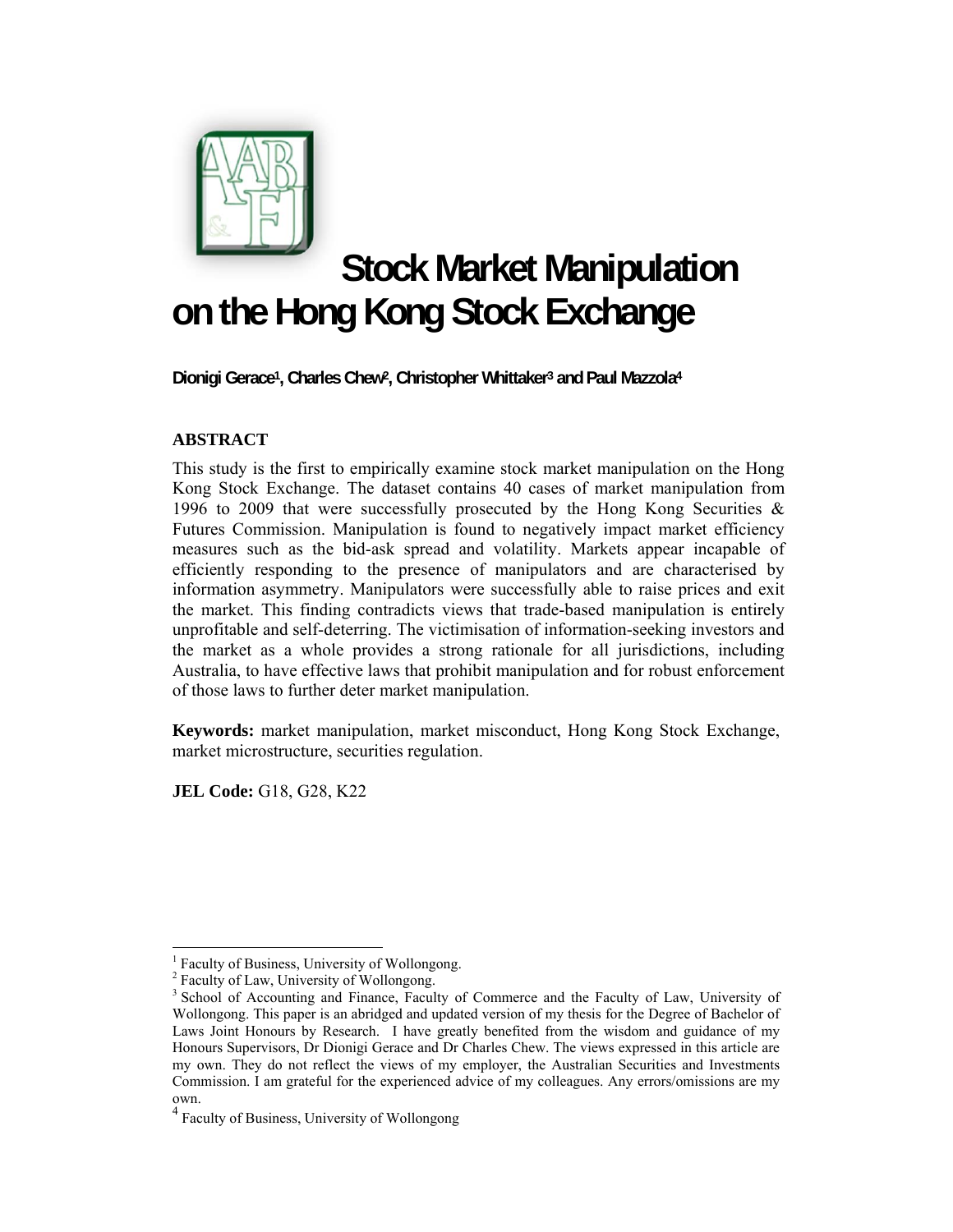# **1. What is Market Manipulation?**

Market manipulation is among the oldest and most harmful practices in global share markets. It victimises individual investors, erodes public confidence in market integrity and undermines market efficiency. By creating artificial, false or misleading stock prices, manipulators harm legitimate traders who are forced to transact at distorted levels that do not efficiently reflect corporate value. Manipulation harms market efficiency by disrupting with the process by which prices reflect the market forces of supply and demand.

 Market manipulation has long been recognised as harmful although there is little empirical evidence supporting this concern. By demonstrating the negative impact of actual cases of market manipulation on the Hong Kong Stock Exchange (HKSE), this study assists in building a rationale for *why* securities regulators must continue to actively strive to prohibit market manipulation.

 Defining manipulation is no simple task. The *Oxford English Dictionary* defines 'manipulate' as 'to manage by dexterous contrivance or influence; especially to treat unfairly or insidiously for one's own advantage.' Market manipulation is not defined in the *Corporations Act 2001* (Cth) or the *CAP 571 Securities and Futures Ordinance* (Hong Kong). Laws prohibiting manipulation generally describe manipulation as involving the creation of 'artificial' or 'false' market prices yet the meaning of such prices is a matter of sharp controversy (Goldwasser 1999, p.100). The absence of a statutory definition has led to a lack of agreement amongst courts and commentators as to what precisely constitutes manipulation. The effectiveness of the law must be called into question if manipulation cannot be defined with precision.

 Attempts to define manipulation must adequately distinguish manipulation from legitimate trading. Jarrow (1992 p.311) defined a manipulative trading strategy as one 'that generates positive real wealth with no risk'. This definition is unsatisfactory as it could easily define many legitimate arbitrage activities. Arbitrage is similarly defined as a 'zero-risk, zero-net investment strategy that still generates profits.' (Bodie, Ariff, Rosa, Kane & Marcus 2007). According to the efficient market hypothesis that Fama (1970) famously asserted, arbitrage trading may be seen as economically desirable given that it improves the efficiency of the pricing of assets that are traded on multiple markets.

 Some clarity may be gained by defining manipulation as fraud. 'False' trading falls easily within the conceptual confines of fraud as such trading involves deceptive trading designed to fool ordinary investors. One example of a 'false' trade is a *wash trade* in which the manipulator buys and sells the same security in a trade that involves no change in beneficial ownership. Wash trades intentionally mislead ordinary investors into a mistaken belief that the stock is more actively traded than it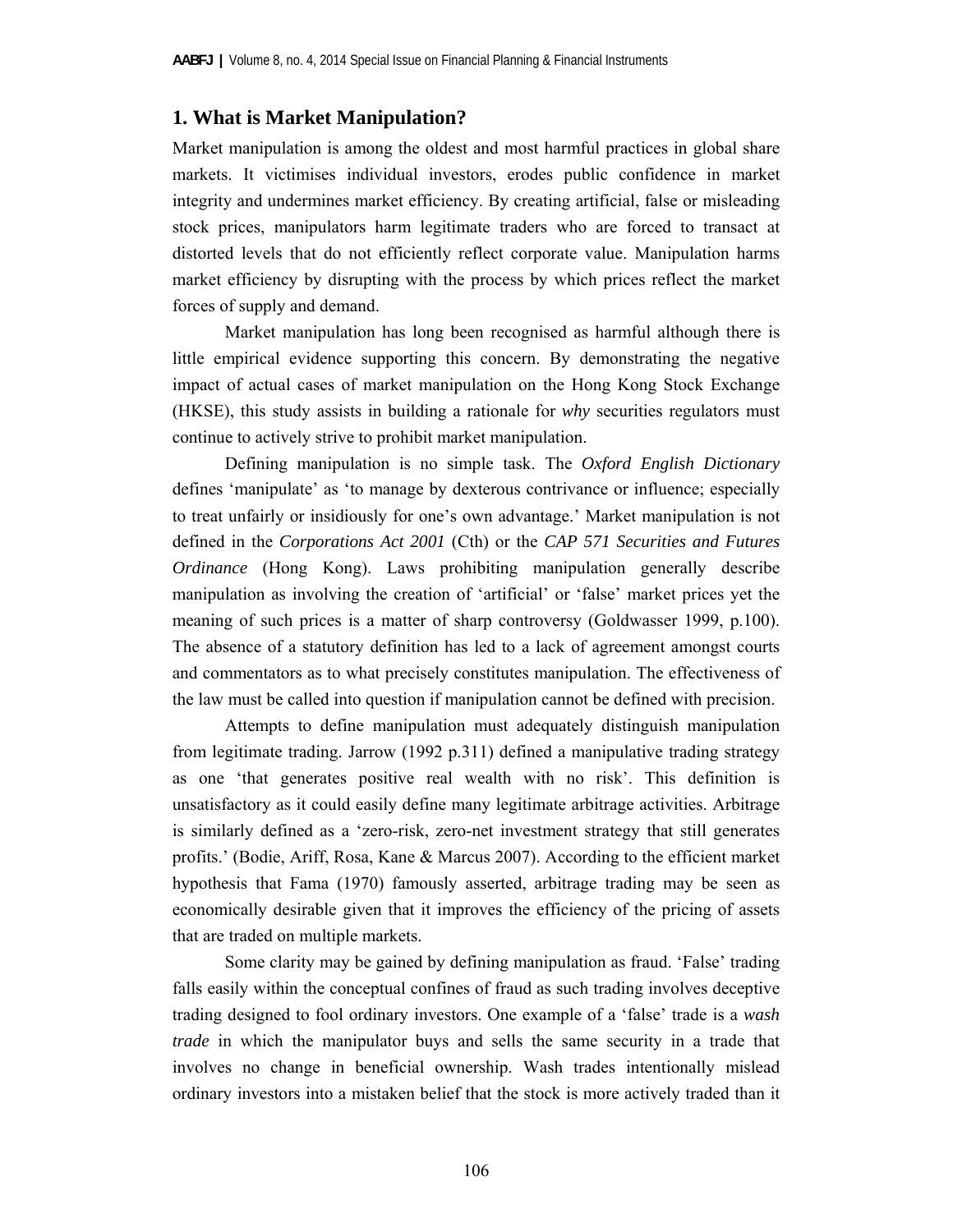really is. Wash trades involve both fraudulent conduct (false trade itself) and a fraudulent purpose (to give a false impression to the market).

 The usefulness of defining manipulation as fraud breaks down when examining other types of market manipulation. Manipulation may encompass a transaction that has both a willing buyer and seller but is transacted solely for an illegitimate purpose. For example, as in the case of *ASIC v Soust [2010] FCA 68,* an executive bought shares at excessively high prices from willing counterparties in order to push the price of shares up to qualify for a performance bonus. While these trades were not conducted in good faith, they involved no fraudulent conduct as the trading was not, by itself, fraudulent. The reason why the conduct is considered manipulative is that the illegitimate purpose colours the otherwise legitimate trading as manipulative. In his classic judgement on market manipulation, Mason J noted in *North v Marra Developments* (1981) 148 CLR 42, 59 that in the 'absence of revelation of their true character (these transactions) are seen as transactions reflecting genuine supply and demand'. Professor Loss, invariably described as the Father of modern securities law, has noted that manipulation is 'related to the field of fraud – but not altogether a part of it as a matter of legal analysis' (Loss & Selgman 2004).

 The definitional and enforcement challenges of market manipulation led Fischel and Ross (1991) to claim that the legal concept of 'market manipulation' should be abandoned altogether. They claimed that non-fraud based manipulation, where the manipulator attempts to move prices to artificial levels solely by trading will not be successful due to symmetrical price pressure effects (1991, p.519). They conclude that the law need not prohibit such sure-to-lose manipulation that must always be unprofitable and entirely self-deterring (1991, p.553).

 Even if trade-based manipulation is unprofitable, this does not support Fischel and Ross's claim that manipulation involves no harmful outcome. By distorting the price-formation process, even if there is a genuine and willing counterparty, manipulation gives a false price signal to ordinary investors who believe the price reflects genuine supply and demand. If it is argued that only *all* market forces (whether in good faith or not) can give a correct price, it is worth recalling that the laws of conspiracy, attempts and other crimes demonstrate the criminal law is concerned with more than just harmful acts.

 Recently the High Court of Australia, for the first time, considered the modern *Corporations Act 2001* (Cth) anti-manipulation provision in *Director of Public Prosecutions (Cth) v JM* (2013) 298 ALR 615. The full court declined to narrow the application of the law to particular manipulative techniques and merely restated the prevailing understanding that artificial prices are prices that exist contrary to the forces of 'genuine' supply and demand. The key determinant of 'genuine' supply and demand is that buyers seek to acquire at the lowest available price and sellers seek to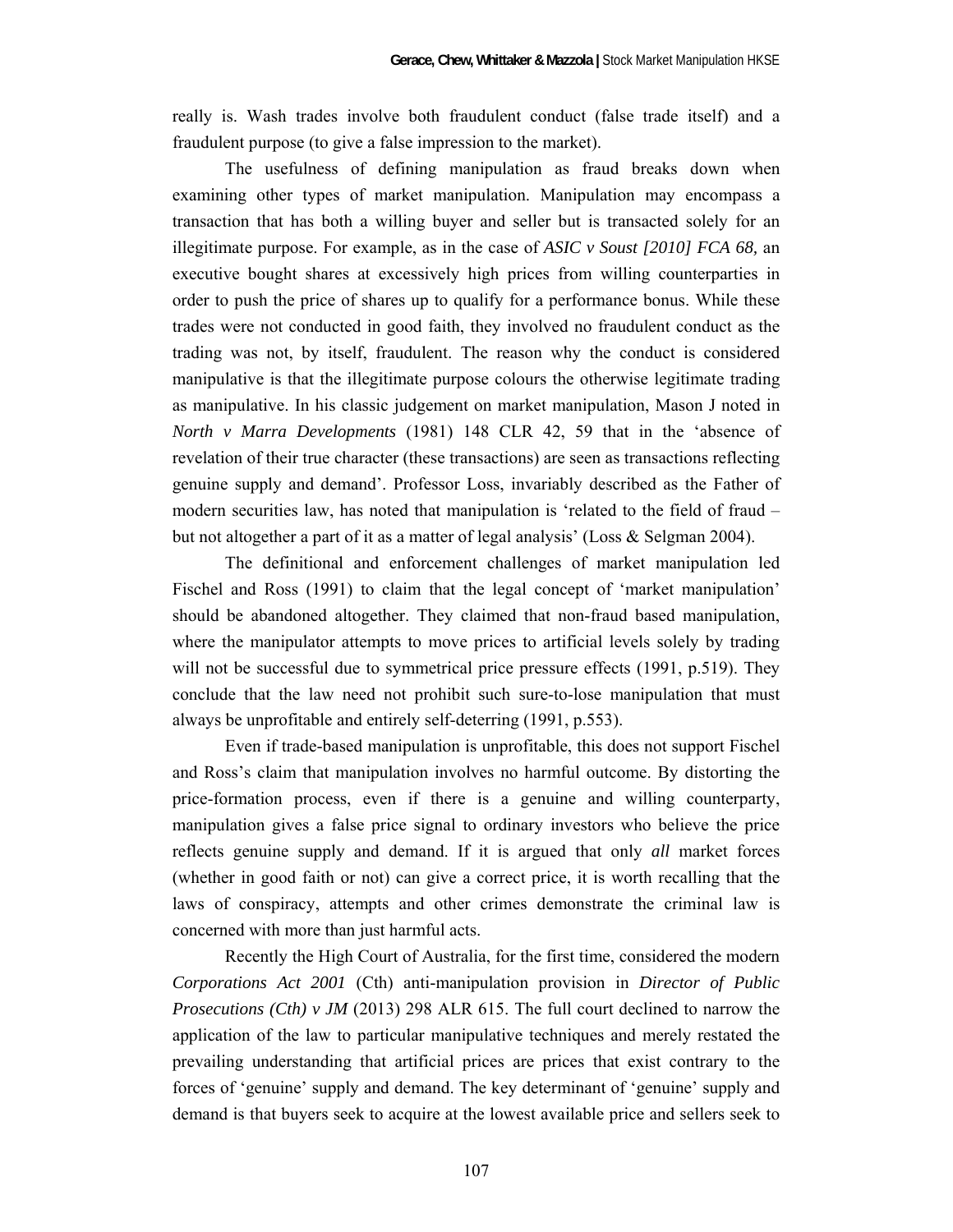sell at the highest realisable price [at 71]. This alone would be insufficient to adequately distinguish manipulator from genuine trader. But the court went on to note that a manipulator must have the dominant *purpose* of establishing such an artificial price [at 75]. This acknowledgement validates many commentators' view (such as Loke 2007 and Huang 2009) that the vital defining characteristic of a manipulator is having an illegitimate purpose or intent. Accordingly this paper adopts this understanding of market manipulation as involving an interference with the forces of genuine supply and demand for an illegitimate purpose. What this definition fails to do is provide industry with certainty as to what precisely manipulation entails. In our fast-paced and evolving financial markets who defines what practices as illegitimate?

 Further guidance may be obtained by the from the United States ('U.S.') position. The U.S. is the pre-eminent securities law jurisdiction possessing the largest stock exchange in the world, a sophisticated jurisprudence on market manipulation and an acknowledged reputation for dealing effectively with abusive market practices. Australia and Hong Kong have adopted in a piecemeal fashion many of the laws of the *Securities Exchange Act 1934* (U.S.) relating to market manipulation. This legislation was enacted by the Roosevelt administration following the 1929 NYSE market crash and resulting worldwide Great Depression. The enactment of these laws was designed to protect the public interest beyond the suppression of mere fraud.

 The US Supreme Court has stated, in *Santa Fe Industries Inc v Green* that the word 'manipulative' is virtually a 'term of art' reflecting Congress's intention 'to prohibit the full range of ingenious devices that might be used to manipulate securities' (430 U.S. 462, 477 [1977]). In giving rule-making authority to the SEC to define practices as manipulation it appears that Congress regarded 'manipulation as a *flexible* concept which would encompass schemes that might hatch in the future from the fertile and creative brains of dishonest market operators' (Poser 1986 p.672). The merits of flexibility notwithstanding, there must be a core definition of manipulation.

While manipulation is difficult to define, some manipulative practices are readily identifiable. Manipulative trading techniques are known by a whole manner of colourful descriptions such as 'wash trading', 'pump and dump' and 'churning and burning' to name a few. Manipulation need not necessarily involve any trading at all. The practice of *rumourtage* involves spreading false or misleading rumours about company value in order create artificial or false stock prices. Amid the carnage of the Global Financial Crisis (GFC) for example, the Australian Securities and Investments Commission (ASIC) became concerned that negative and untrue rumours were being fabricated and spread by entities that had large short positions in the market. By pushing prices further down than they ought to go, the corporate regulator was concerned that manipulators may have attempted to capture illegitimate profits.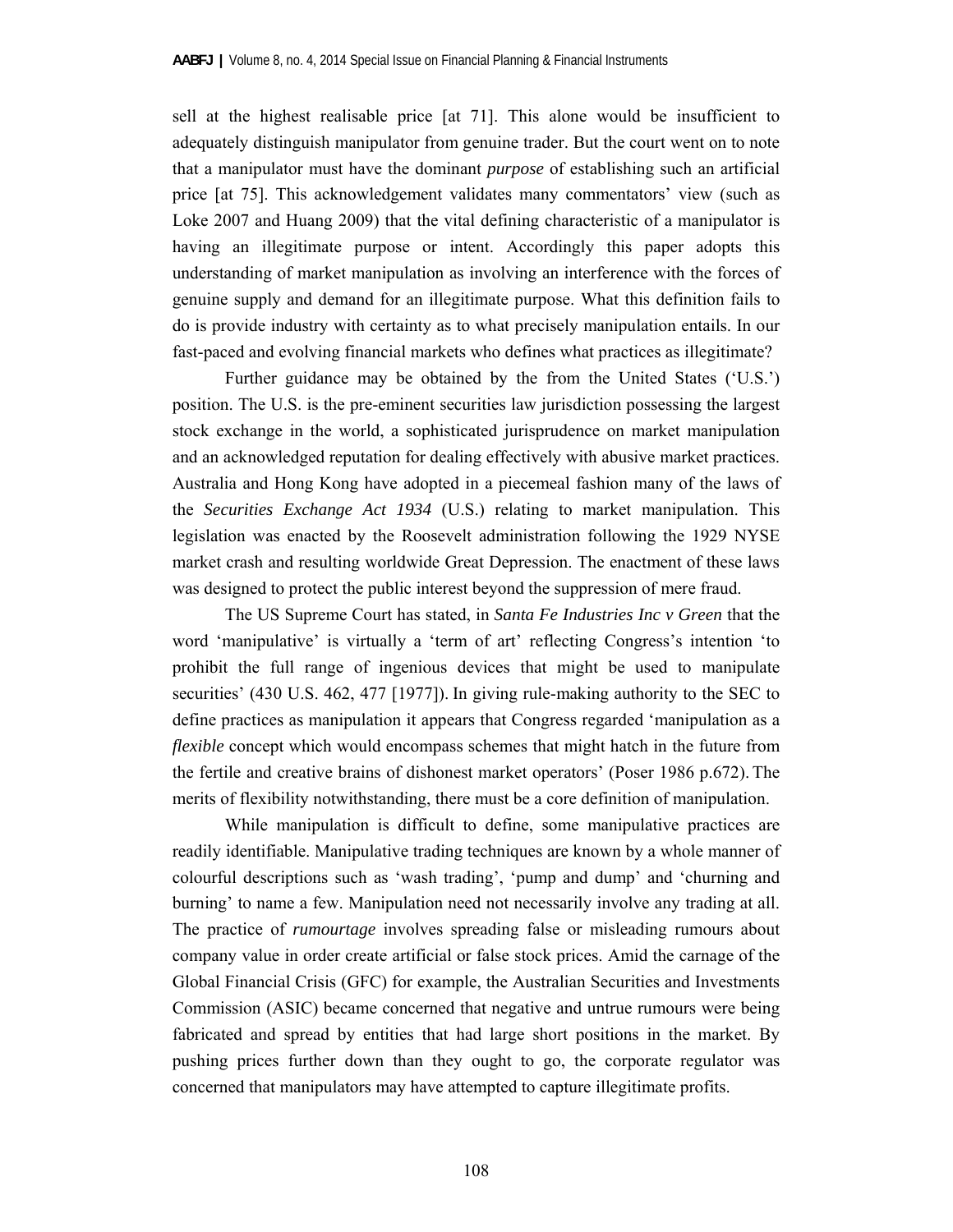While this paper exclusively examines share market manipulation, manipulation of other markets obviously also occurs. The historic manipulations of the commodities like soybeans and silver have slipped into industry folklore for their audacity. More recently financial markets have been shocked at the revelations and extent of the manipulation of the benchmark interest rate, the London Interbank Offer Rate (LIBOR), a rate which underpins \$350 trillion in globally traded derivatives. To date, three large investment banks have been fined hundreds of millions of dollars for their part in the manipulation of LIBOR and criminal proceedings against individual traders have commenced.

It is the ready transferability of securities on exchanges that makes such markets highly susceptible to manipulative techniques. As global equity markets increase in complexity, there is no doubt that the number of techniques of manipulating those markets will also increase. In Australia, the way securities are traded has evolved from manual processes to the use of predominately automated systems by stockbrokers. Further technological innovations have led to the rise of High Frequency Trading (HFT) which usually involves very fast trading by computers executing strategies derived from complex algorithms. Market structure changes have also fundamentally altered the way people trade securities. The introduction of competition to the Australian Stock Exchange (ASX) by the licensing of a new rival exchange, Chi-X, has enabled meaningful multi-market trading in Australia for the first time. Finally equity market liquidity is fragmenting with large amounts of trading now occurring off 'lit' exchanges in the crossing systems of large investment banks, known as 'dark pools'.

Markets Regulators around the world are struggling to adapt legal frameworks to the new world of complex trading. Recently the Investment Industry Regulatory Organisation of Canada (IIROC) (2012) released proposed guidance on prohibiting particular forms of manipulation namely 'layering', 'quote manipulation', 'spoofing' and 'abusive liquidity detection' that arguably are enhanced in a computerised highspeed and multi-market trading environment. The U.S. Court of Appeals rightly noted in *Cargill Inc v Hardin* that the 'techniques of manipulation are limited only by the ingenuity of man' (452 F.2.d 1154, 1163).

There is a danger that law-makers and regulators will confuse market manipulation with the latest changes in market technology and structure. The ASX has noted that it is 'often problematic to distinguish between what is manipulative and trading activity that is evidence of the competition for the smartest, fastest and most profitable algorithm' (2011, p.39). Nevertheless, it is vital that law-makers ensure law reform is sophisticated enough to only target actual manipulation without impeding the natural evolution of the market. Fast computerised trading, in itself, is not market manipulation. In fact, HFT appears to provide vital liquidity to equity markets and has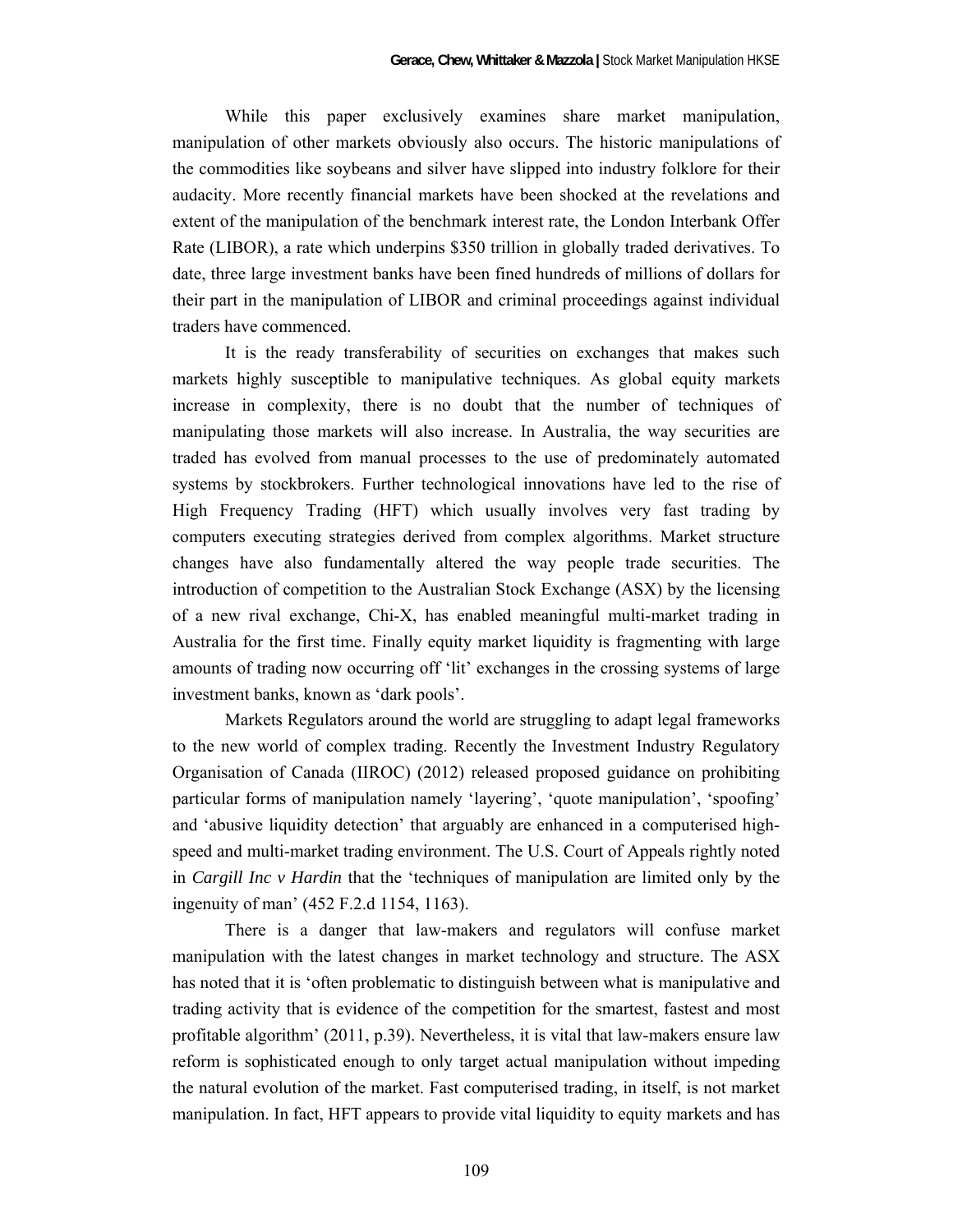been shown to be negatively correlated to end-of-day price dislocations, a proxy for manipulation (Frino  $\&$  Lepone, 2012). This suggests that more automated exchanges may actually be less susceptible to market manipulation. More automated exchanges may face other challenges however such as the technical glitch which lead to the 6 May 2010 flash crash where the Dow Jones Industrial Average plunged down 9% only to recover those losses within minutes. After conducting detailed studies into HFT and Dark Pools (2013) and consulting with industry, ASIC has adopted a cautious and nuanced approach that attempts to target manipulation without unduly impeding the ability of Australian equity markets to develop in sophistication. The ASX Chief Executive, Elmer Funke Kupper has backed ASIC's approach stating that the regulator's decisions on market structure 'have left us in a better position than many other western markets' (Liondis 2013).

The consensus view is that carefully targeted laws are required to effectively prosecute and deter harmful market manipulation. By distorting a market's price formation and discovery process and victimising legitimate investors, market manipulation is generally understood as having a severely negative impact on market efficiency and integrity. The potential harm of manipulation is particularly concerning in an Australian context given the enormous potential for 'Mum and Dad' investors, invested to the sum of \$1.58 trillion in markets via superannuation, to be ripped-off. Markets with higher incidences of manipulation would appear more likely to have higher costs of capital, a vital measure that companies use in evaluating whether to engage in their business (Modigliani and Miller 1958). In this way, manipulation undermines the very purpose of financial markets, being the cost-effective transfer of investment from those in financial surplus to those in financial deficit.

Despite this consensus view there is a severe absence of empirical research that demonstrates how market manipulation actually harms markets. According to Goldwasser (1999), this has led to the unsatisfactory position of not knowing how often real-world prices are manipulated, how much harm manipulation does or how manipulation laws influence behaviours (1999, p.188). She asserts that laws prohibiting manipulation are said to operate in a 'conceptual vacuum' with little discussion of the underlying policy consideration or analysis of the effectiveness of the overall scheme of regulation (1999, p.149).

This study's empirical study of actual cases of market manipulation on the Hong Kong Stock Exchange attempts to fill a portion of this conceptual vacuum. Doing so, it refutes Fischel and Ross's (1991) view that trade-based manipulation is unprofitable and self-deterring. The demonstrated harm of manipulation to market efficiency and integrity provides policy-makers in all jurisdictions an evidence-based rationale and some justification for evaluating legal responses designed to prosecute and deter this harmful crime.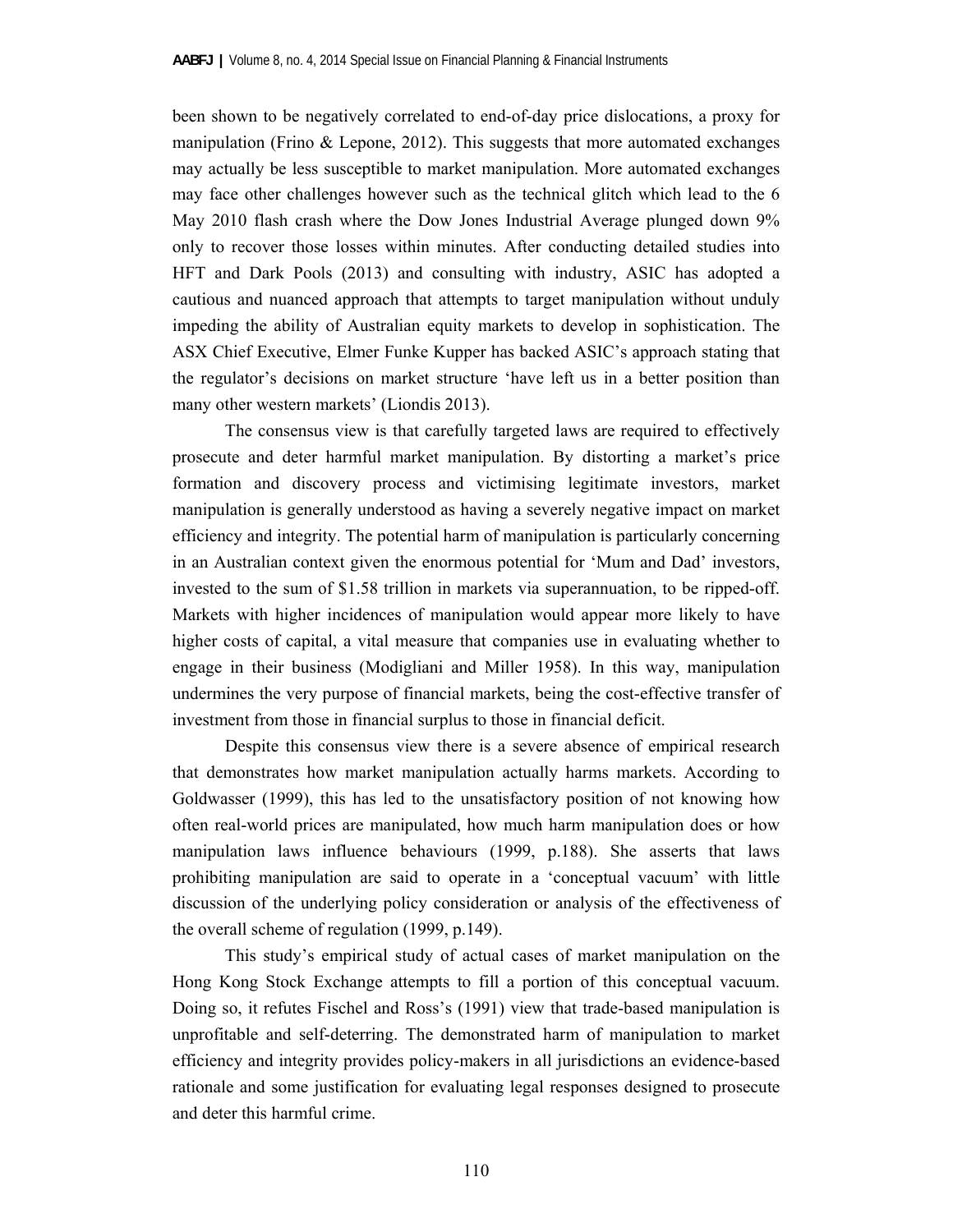# **2. Literature Review**

## **2.1 Introduction and Information Asymmetry**

 Despite the absence of empirical work, there is a flourishing of theoretical work that examines market manipulation drawing on market microstructure theory. Ever since the insightful commentary of Bagehot (1971) market microstructure analysis has developed into a useful tool to understand market exchange, particularly when some parties know more than others.

 Since the seminal work of Fama (1970), share markets have constantly been held up to the standard of a perfectly competitive and efficient market in which pricetaking investors buy and sell shares so that prices fully reflect all available information about a company's prospects. Ideally the price at which exchange takes place is *efficient*, reflecting all public and private information about a company's prospects. In reality, stock markets fall short of this ideal. The separation of ownership and management necessitates a minimum information asymmetry in stock markets. Privileged parties may possess better or non-public information and the rest of the market knows it. Manipulators may be capable of fooling rational informationseeking investors into trading at artificial prices by capitalising on market perceptions that some people know more than others.

#### **2.1 Market Microstructure Theory**

 The key measure in market microstructure theory is the bid-ask spread. The spread is the difference in price and quantity preferences of buyers and sellers. When traders' preferences overlap, a trade occurs. One significant component of the spread is an adverse selection risk associated with market information asymmetry (See Copeland & Galai 1983; Glosten & Milgrom 1985; and Kyle 1985). Where a market participant trades with an 'informed' trader who possesses special information that they do not possess, they always make a loss (Bagehot 1971, p.14)

Benston and Hagerman (1974) hypothesised that this component related to a share's unsystematic risk, being the risk that results from the market adjustment to the company firm specific information like earnings announcements, executive appointments etc. Markowitz (1959) originally found that this unsystematic risk could be eliminated as the number of securities approached infinity.

 Where a market participant suspects the existence of informed traders they increase the spread (cost) of transactions to discourage such trading and compensate themselves by making more money out of price-taking liquidity traders. By increasing the cost of trading, information asymmetry decreases a market's liquidity (Kyle 1985, p.1317).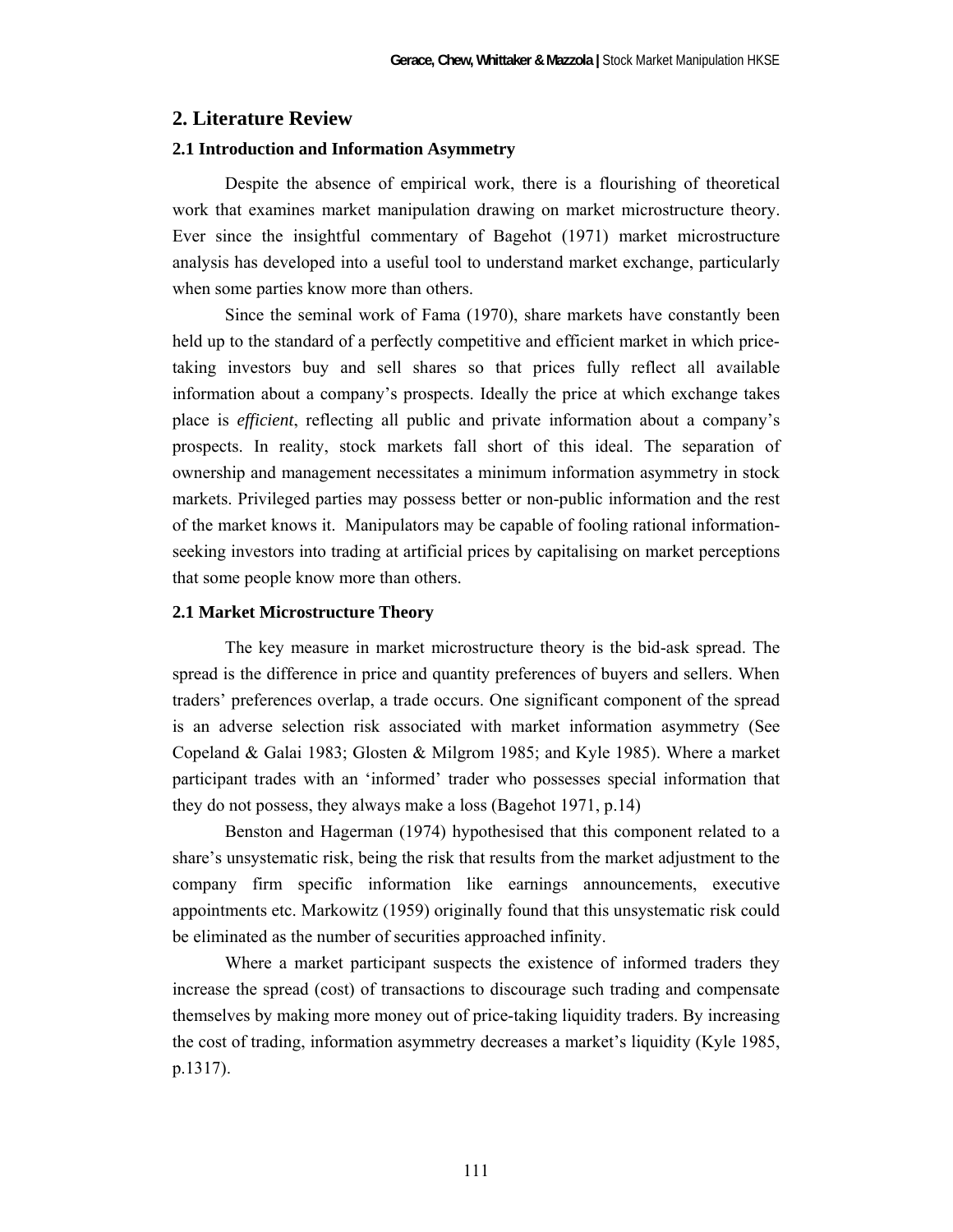Krinsky and Lee (1996) demonstrated the impact of information asymmetry by finding that spreads widen before the public release of information and narrow afterwards. While increasing the spread is a rational response to the prospect of informed trading, higher spreads negatively impacts the efficiency of the market.

 Spreads have also been observed to widen for large trades. Trades themselves may convey 'informed' information. Easely and O'Hara (1987) explain that trade size contains an informational risk as only 'informed' traders seek to trade in as large amounts as possible to take full advantage of their information before it becomes public (1987, p.70). This fact may explain why large transactions tend to be traded at worse prices (Kraus & Stroll, 1972). Thus both the bid-ask spread and the size of transactions may be used as a proxy for the level of market information asymmetry.

# **2.2. Strategic Manipulative Trading**

 Many foundational models postulate that successful market manipulation involves the manipulator giving out false signals to fool information-seeking investors into thinking he or she is a truthful 'informed' trader (Kyle 1985; Allen & Gale 1992; Kumar & Seppi 1992; Fishman & Hagerty 1992). Active information-seeking investors normally keep markets efficient by identifying 'informed' traders and trading alongside them, reducing the profits of non-public information and increasing the information in stock prices (Thel 1994, p.231). By conveying false 'private' information (false positives), manipulations are able to capture profits by trading against these information-seeking investors (Kim & Jungsoo 2010, p.298).

 Some trading practices may be so indicative of an informed trader that the manipulator will be able to achieve the desired result by mimicking them. For example, a manipulator might increase a security's price by aggressively purchasing before an earnings announcement to suggest that people with valuable non-public information are buying (Thel 1994, p.241). Duped information-seekers will copy, pushing up the price of the stock. The manipulator sells at the high level before the public announcement and the inevitable price adjustment back down to equilibrium prices.

 Allen and Gale (1992) have modelled the possibility of successful manipulation where the manipulator pools (or trades alongside with) an informed trader. The informed trader anticipates, perhaps because of inside information, that favourable information about the stock will be revealed in the future. Consequently the informed trader begins buying the undervalued stock. Information asymmetry is introduced into the model, as information-seekers are unable to tell if the trader is actually informed or not. By simply imitating the trading of the informed trader, the manipulation can profit simply by buying and selling the stock. It is this pooling that 'allows manipulation to be profitable' (1992, p.517). 'As investors are uncertain if the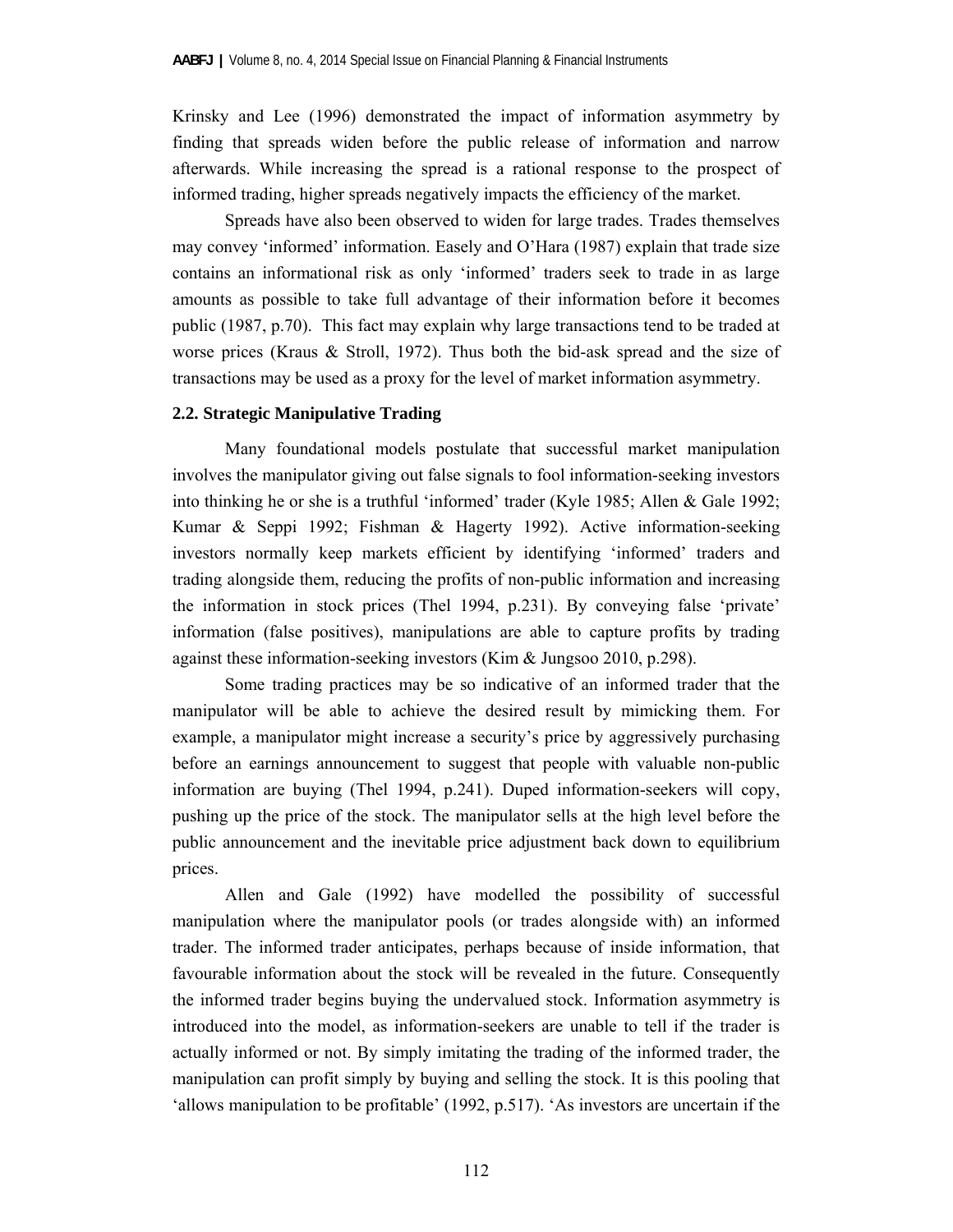informed trader is actually informed, they are prepared to trade with him for lower than the informed trader's expected value. As time passes, the information is priced into the stock as it rises and the informed trader exists his position' (1992, p.509).

 Allen and Gale rely on the assumption that there is an informed trader for the manipulator to imitate in order for manipulation to be profitable. The model relies on information asymmetry. To be successful, manipulators must convince the market they are informed traders, not manipulators, as no trader would trade with a manipulator where they are guaranteed to lose money (Thel 1994, p.245). For a manipulator to know the identity of informed traders or to credibly pose as an informed trader, a manipulator's own identity is important.

 Many studies have suggested that certain parties have an incentive to manipulate given their market-wide status as likely informed parties. Scholes first noted that corporate insiders have monopolistic access to information about their firms (Scholes 1969). When paid in stock options, corporate insiders have a clear incentive to strategically influence the value of their derivative position (Vanden 2005). Further, Niederhoffer and Osbourne (1966) originally pointed out that exchange specialists, brokers and market makers also have monopolistic information and may be seen as reliable and informed parties. Hillion and Suominen (2004) identify an agency-based model of closing price manipulation suggesting these brokers themselves may manipulate the closing price of a stock in order to give a better impression of their executions to their customers. More obviously, a 'large investment bank, prior to executing a merger or acquisition transaction may manipulate prices of the stock of the company in question' (Hillion  $\&$  Suominen 2004, p.370). An investment bank may manipulate to ensure their corporate advice is a self-fulfilling prophecy.

 The microstructure theory that informed parties have an incentive to manipulate has empirical support. In the first empirical examination of market manipulation, Aggarwal and Wu (2006) used an event study to examine 142 prosecuted cases of stock market manipulation on U.S. stock markets. They found that manipulators were mostly 'informed' parties such as corporate insiders, underwriters, large shareholders and market makers who successfully manipulated prices to higher 'artificial' levels (2006, p.1948). In Aggarwal and Wu's empirical study of manipulation 47% of cases involved corporate insiders such as executives and directors; 64% involved stockbrokers; 9% involved market makers and 32% involved large shareholders with at least 5% of company equity ownership (2006, p.1937).

 Aggarwal and Wu found most of the manipulation in dataset occurred in relatively inefficient markets. These markets are characterised by small size and low liquidity, often not having appropriate regulatory oversight or disclosure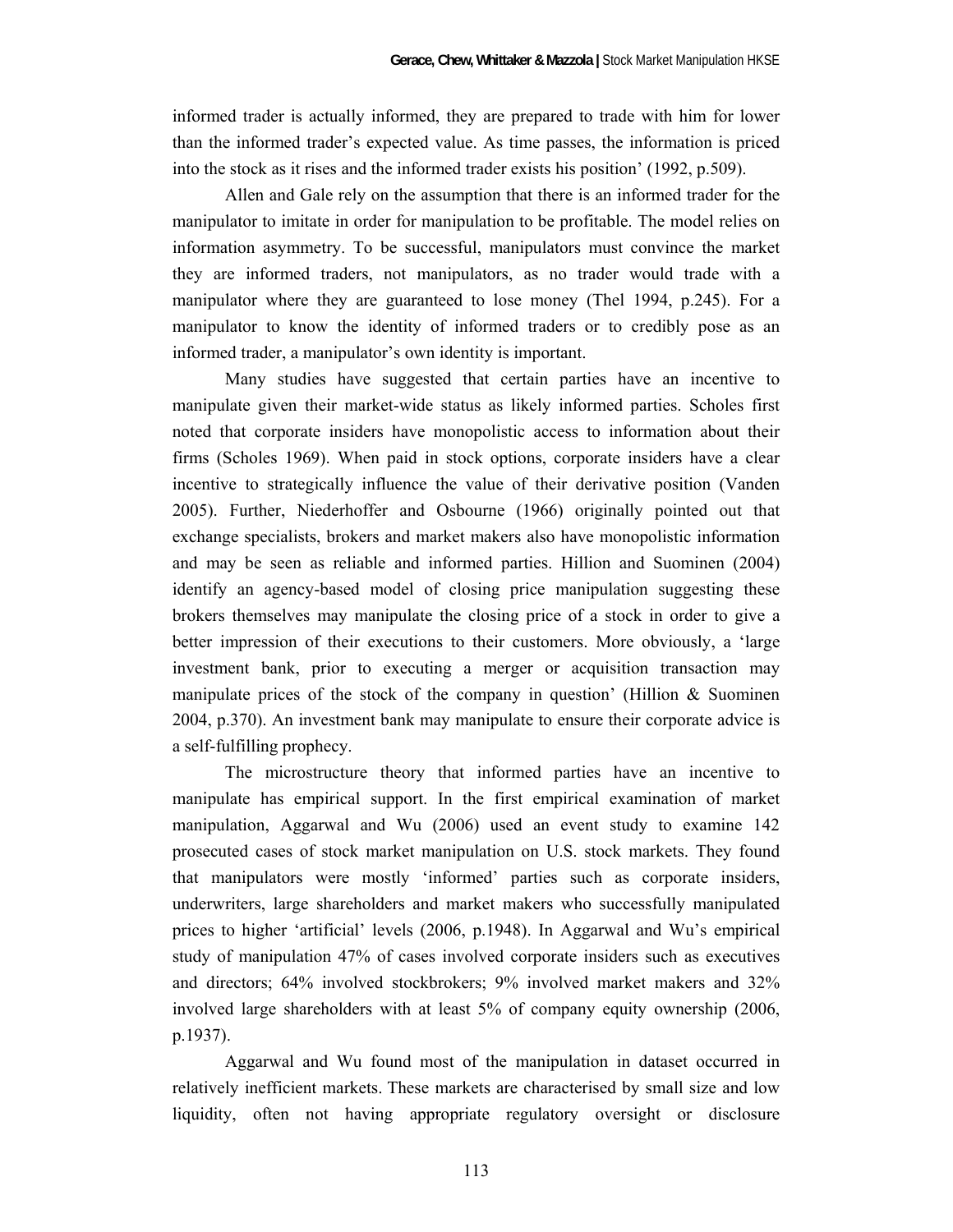requirements. They found that manipulators normally targeted shares with very low average trading volumes and market capitalisation, so called 'penny stocks' (2006, p.1936). By comparison, the largest stock exchange in the world – the New York Stock Exchange (NYSE) was relatively free of manipulation constituting only 2.11% of their sample manipulation (2006, p.1936). This empirical supports the view that manipulation is more likely for stocks with low liquidity/volumes as these markets have an inelastic supply curve. The purchases of a manipulator then may have a larger price impact than would otherwise occur in a more liquid market. Thus manipulation of prices is easier with thinly-traded stocks (Thel 1994, p.231).

 Importantly, Aggarwal and Wu found that manipulators were successfully able to create artificial prices and sell at these high levels before prices returned to their true value (2006, p.1948). The victims of manipulators were information seeking investors (such as arbitrageurs), potentially fooled by false positives. In the presence of manipulation, increasing the number of information-seeking investors does not enhance market efficiency but merely increases the profits of manipulators. In these situations 'the need for government regulation is acute.' (2006, p.1916). Aggarwal and Wu conclude that their results suggest 'a strong role for government regulation to discourage manipulation while encouraging greater competition for information' (2006, p.1947). Aggarwal and Wu (2006) event study model is used in Part 3's empirical study of manipulation on the Hong Kong Stock Exchange.

# **2.3 Categorisation of Manipulative Techniques**

Market manipulation techniques can range from crude devices to highly sophisticated schemes. The literature broadly defines manipulative techniques into 3 categories, namely trade-based, action-based and information-based manipulation (Allen & Gale 1992, p.505). While these distinctions often overlap, they are nonetheless useful to demonstrate the variety of methods of manipulation.

# *2.3.1 Trade-Based Manipulation*

Trade-based manipulation is due solely to buying or selling of securities without the manipulator taking actions to alter the value of the firm or using false information. Jarrow (1992) suggested that large uninformed traders with market power could manipulate prices to their advantage and generate profits at no risk (1992, p.332). Profitable manipulators aimed to create 'price momentum' so that an increase in price caused by the manipulator's trade at one date tended to increase prices at future dates. Jarrow also showed that profitable manipulation is possible where the manipulator corners the market (1992, p.313). Contrastingly, Allen and Gale (1992) found that manipulation is possible even when there is no price momentum and no possibility of a corner by the aforementioned pooling with an informed party (1992, p.506).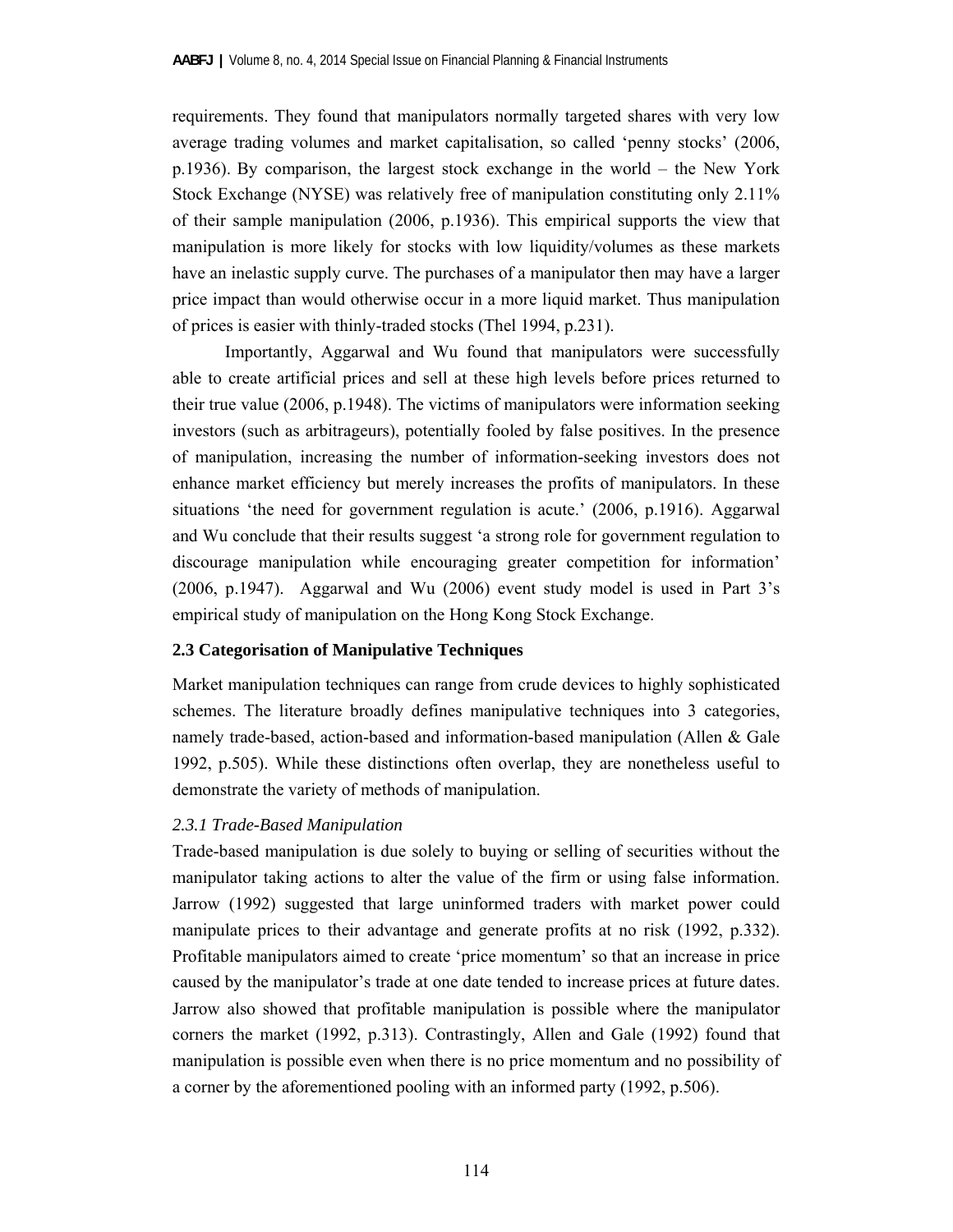By challenging typical market microstructure assumptions, Allen and Gorton (1992) demonstrated that profitable trade-based manipulation is possible in markets that display information asymmetry. The common microstructure assumption is that 'liquidity' traders have exogenous preference to trade immediately and must therefore pay the spread. Allen and Gorton note that this assumption does not accord with reality. While traders have all sorts of needs for cash immediately, it is difficult to understand why a trader is so desperate to buy shares that they disregard the price. Clearly liquidity sales are more likely than liquidity purchases (1992, p.625). As liquidity sales are more likely than purchases, there is less information in a sale than a purchase because the trader is less likely to be informed (1992, p.625). This natural asymmetry leads to asymmetrical price responses as the bid price will move less in response to a sale than does the ask price in response to a purchase. Allen and Gorton suggest that a manipulator can engage in profitable manipulation by repeatedly buying stock, causing a relatively large effect on prices and then sell with relatively small effect (1992, 625). Allen & Gorton (1992) appear to refute Fischel and Ross's suggestion that trade-based manipulation cannot profit because price effects as symmetrical (1991, p.519).

 Kumar and Seppi (1992) also demonstrated the possibility of profitable tradebased manipulation by a manipulator pooling with an informed trader. In their model, a manipulator buys a number of stock market index futures. The manipulator then trades alongside an informed trader, bidding up the shares underlying the index thereby raising the settlement price he obtains on expiry of the futures contract. If the futures position is larger than the spot position, the net expected gain is positive (1992, p.1486). This manipulative technique is colloquially known as 'punching the settlement price'.

 The feasibility of Kumar and Seppi's model of cross-market manipulation applying is limited but certainly not impossible. The manipulator would incur substantial transaction costs by trading the whole basket of shares underlying the index (1992, p.1497). Risk aversion in taking so large a position may stop the manipulator. The manipulator would also need an exceptionally large position in the market to move the index otherwise his return at delivery of the futures would be inadequate to cover his spot market trading. Risk aversion in taking so large a position may stop the manipulation. Despite these limitations, the most audacious case of market manipulation in Australia to date involved *exactly* the type of manipulation Kumar & Seppi (1992) described.

 That case was *Australian Securities Commission v Nomura* (1998) 160 ALR 246. Nomura had a large arbitrage position in index futures on the Sydney Futures Exchange, known as SPI contracts in securities traded on the ASX. Nomura held 10,912 contracts due to expire on the  $29<sup>th</sup>$  of March 1996. It held a 'matching' basket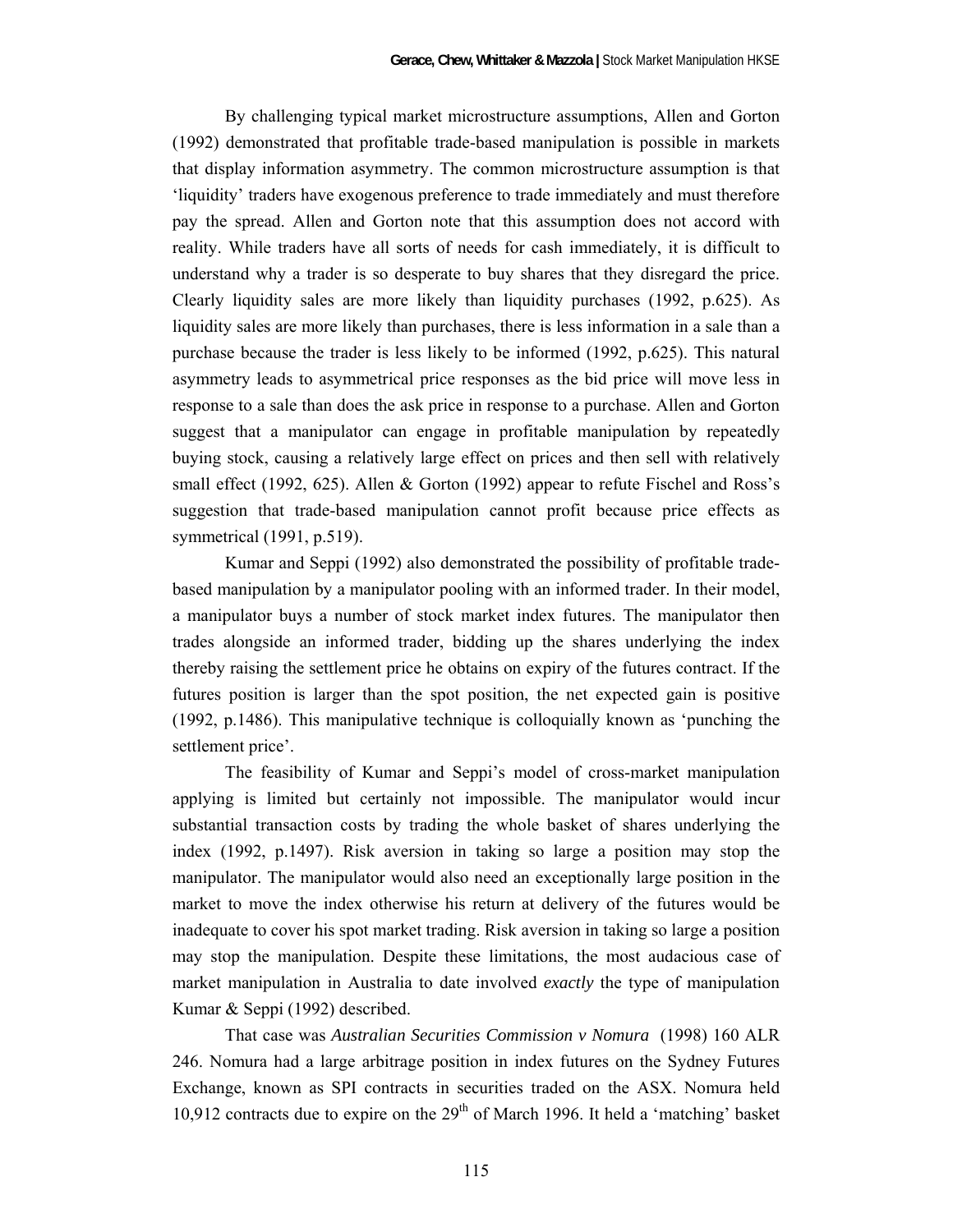of shares reflecting the index, as part of its arbitrage position worth \$AUD600,000,000. The expiry price of the SPI contracts was determined by the closing price of the level of the All Ordinaries on that day. Nomura attempted to manipulate the expiry price of the futures to captures profits from its arbitrage position. First it gave instructions to brokers to aggressively sell near the close of trading on the  $29<sup>th</sup>$  without concern for price. Secondly, Nomura instructed brokers to buy the same shares just sold at prices substantially below the last traded price. For most illiquid securities, the bid price was 5%-20% less than the last recorded sale. Had all brokers carried out their instructions correctly, Nomura would have moved the closing price of the All Ords down and made significant speculative profits in its SPI contracts. In the case of two illiquid stocks, the brokers 'hit' the bid basket and Nomura effectively bought its own shares at depressed prices. The court did not accept Nomura's argument that it was legitimately unwinding an arbitrage position (at 249). His Honour Sackville J found that in seeking profits, Nomura intended to create a false and misleading appearance of active trading on the ASX (at 250). Just because it had an economically legitimate goal (arbitrage) 'did not necessary mean that all strategies associated with that objective were lawful' (at 345).

# *2.3.2 Action-Based Manipulation*

Unlike trade-based manipulation, action-based manipulation involves a manipulator influencing the beliefs of other traders to change the perceived value of the firm. Strategic trading by manipulators to capitalise on market perceptions of them as 'informed' fall within this type of manipulation (Vila 1989).

 Several studies have claimed that action-based manipulation is possible when the informed manipulator first trades in the wrong direction of their information (Kose & Narayanan 1997) (Huddart, Hughes & Levine 2001) (Chakraborty & Yilmaz 2004). This 'noise' trading is done to confuse investors into believing the informed trader is not trading on his private information. This results in reduced informativeness of his or her subsequent disclosures because the 'market is no longer sure whether an insider buys (sells) indicates good (bad) news' (Kose & Narayanan 1997, p.217). This noise trading acts as camouflage for their real manipulative transactions in the right direction of their information. For example, an insider who knows that the prospects of a certain company are not good might actually start buying in order to drive its price up and then sell without its price falling too fast. In the Chakraborty and Yilmaz's model, this 'noise' allows the informed manipulator to profit in every equilibrium (2004, p.133).

 Gerald and Nanda (1993) demonstrated the possibility of action-based manipulation around seasoned equity offerings. An 'informed' manipulator, possessing private information about an upcoming stock issue, can influence the issue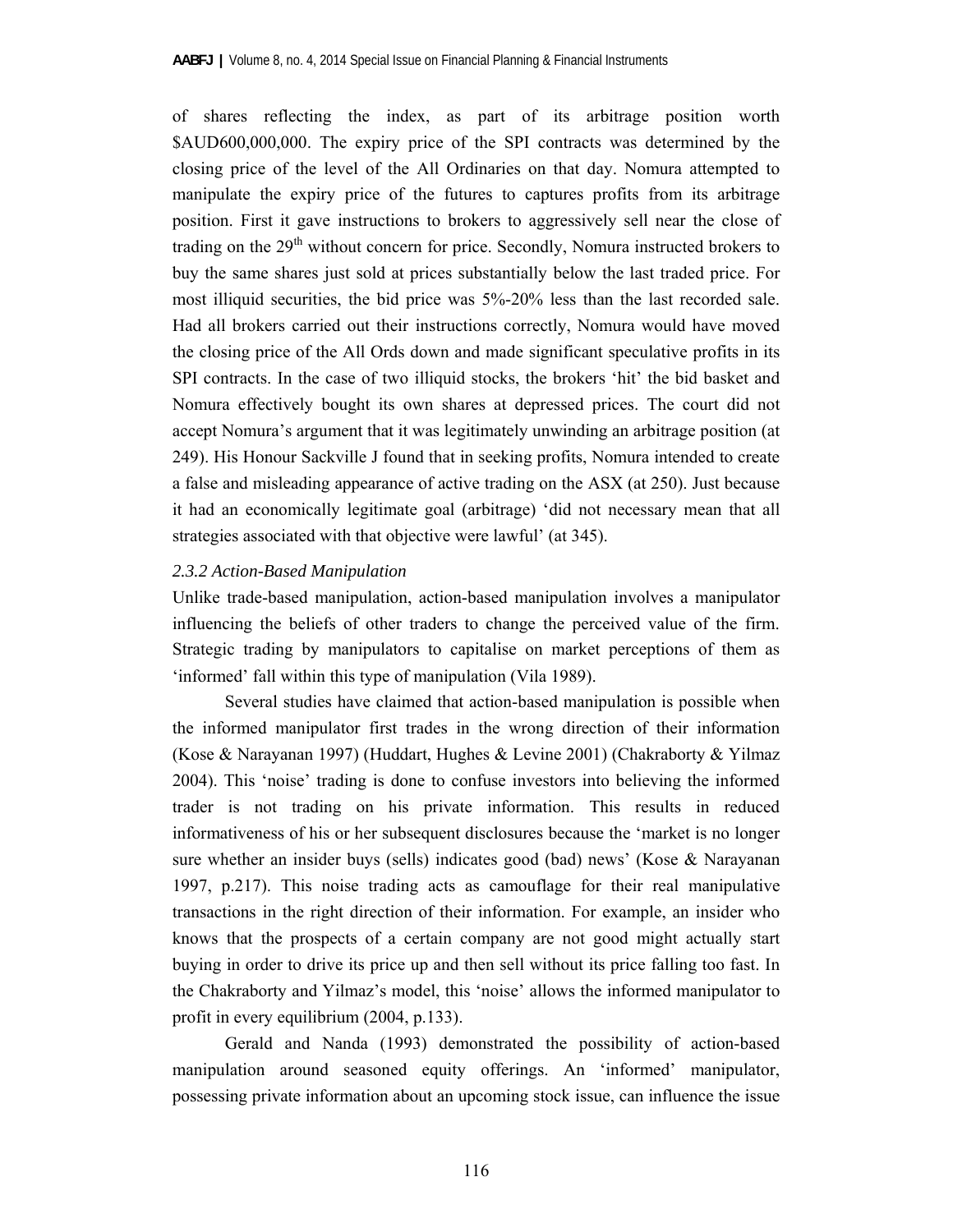price by short selling shares before the issue. Seizing on the informativeness of his trades, information-seeking investors will copy him, pushing overall market prices down. The manipulator's selling actually conceals his knowledge about the upcoming float and sends a false signal to the market. Manipulative trading decreases the informativeness of the secondary market order flow, thereby exacerbating the winner's curse problem faced by uninformed bidders and leading to an increase in the seasoned offering discount required to float the offering (1993, p.214).

 To ensure the success of the float, the issuing company is forced to issue the new shares at a discount from (manipulated) secondary market prices. In subscribing to the new issue, the manipulator recoups his losses by purchasing shares at significant discounts in the offering. Gerald and Nanda have found that the magnitude of the discount required to successfully float the offering is directly related to the expected occurrence of manipulation. Manipulation will occur when the informed investor expects to secure significantly more shares in the offering than the number of shares he needs to trade in the pre-issue secondary market to conceal his information (1993, p.217).

 The ability of a manipulator to profit from strategic trading depends on the price response asymmetries in the market. Manipulators need to be able to earn more from trading in the right direction than from trading in the wrong direction. Benabou and Laroque (1992) have shown that various informed parties (corporate officers, financial journalists and investment 'gurus') have the incentives to manipulate stock markets through strategically distorted pubic announcements or forecasts (1992, p.921). Their model begins with an insider who knows that that returns on a stock will rise. Instead of merely engaging in insider trading, this informed party could earn more by forecasting low returns to the public and then buying up the stock at depressed prices (1992, p.923).

 Benabou and Laroque use game theory to develop a model where informationseeking investors can constantly reassess this investment guru's credibility over time. Rational speculators may even attach credibility to a dishonest informed party because she or he may still reveal some genuine information out of concern for her or his reputation. The ability of these insiders to manipulate over the long run is limited only by the public's constant reassessment of their credibility (1992, p.922). Where the manipulator gives out false information, observation over many announcements will help the market learn whether the insider is an untruthful manipulator and her or his creditability will accordingly plummet (1992, p.922).

 Bagnoli and Lipman (1996) considered the possibility of profitable actionbased manipulation in the context of takeover bids. In periods of high takeover activity, a manipulator may announce a fake takeover bid for a company. Since the information-seekers cannot tell if the bid is serious, they will rationally start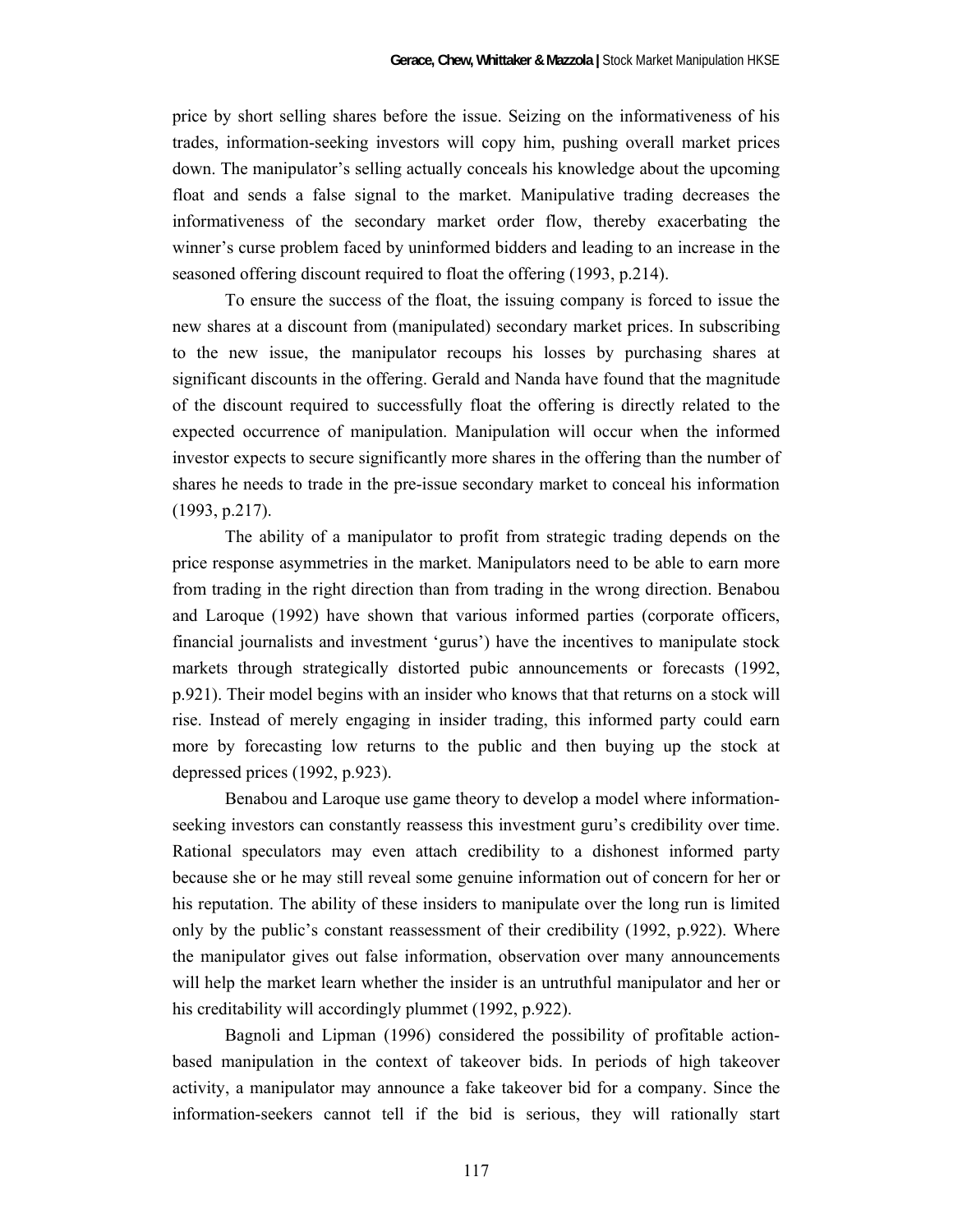purchasing and drive market prices higher. At this point, the manipulator drops his takeover bid, which had been fake from the beginning, and sells at the higher market price (1996, p.126) For example in what was considered widely questionable behaviour, an aborted takeover bid for David Jones Ltd in June 2012 caused shares in David Jones to jump 15% higher before dropping more than 10% (Metherell 2012).

# *2.5.3 Information-based Manipulation*

Information-Based Manipulation is manipulation based on releasing false or misleading information or rumours (Allen and Gale 1992, p.505).

 Van Bommel (2003) investigated the manipulative strategy known as 'rumourtage' – the spreading of false rumours to move prices to an artificial level and obtain trading profit (2003, p.1499). In the Van Bommel model, the informed manipulator spreads a binary (either bullish or bearish) rumour. This rumour causes a market overreaction whereby the price overshoots the fair value of the stock. Van Bommel finds that the rumourmonger has the opportunity to profit twice: first as she trades in the direction of her information and secondly when she trades in the opposite direction knowing the effect of the rumour to be overshooting (2003, p.1500). Van Bommel's model demonstrated that this strategy imposes a moral hazard cost on rumourmongers: If followers understand that an informed trader has incentive to cheat, they will no longer take notice of rumours (2003, p.1513). An analysis of repeated games shows that opportunistic manipulators will refrain from bluffing or cheating because they may lose their reputation and their ability to manipulate prices (2003, p.1513).

The advent of the Internet has dramatically increased the opportunities to spread market rumours. Van Bommel noted that the internet has proven a very productive incubator of rumours in online chatrooms, newsgroups and message boards (2003, p1500). Of course rumours can still be spread the old fashioned way – word of mouth, newsletters and financial broadsheets. While increased dissemination of price-sensitive information is a positive development for market efficiency, this new media also present opportunities for manipulators. Manipulators can anonymously add their own strategically biased messages in online stockbroking forums.

Tumarkin and Whitelaw (2001) undertook to empirically test the ability of manipulators to impact markets through online forums. They examined the relationship between internet message board activity and abnormal stock returns and trading volumes. Perhaps surprisingly, they found returns were statistically insignificant as compared with message board activity (2001, p.51). Their findings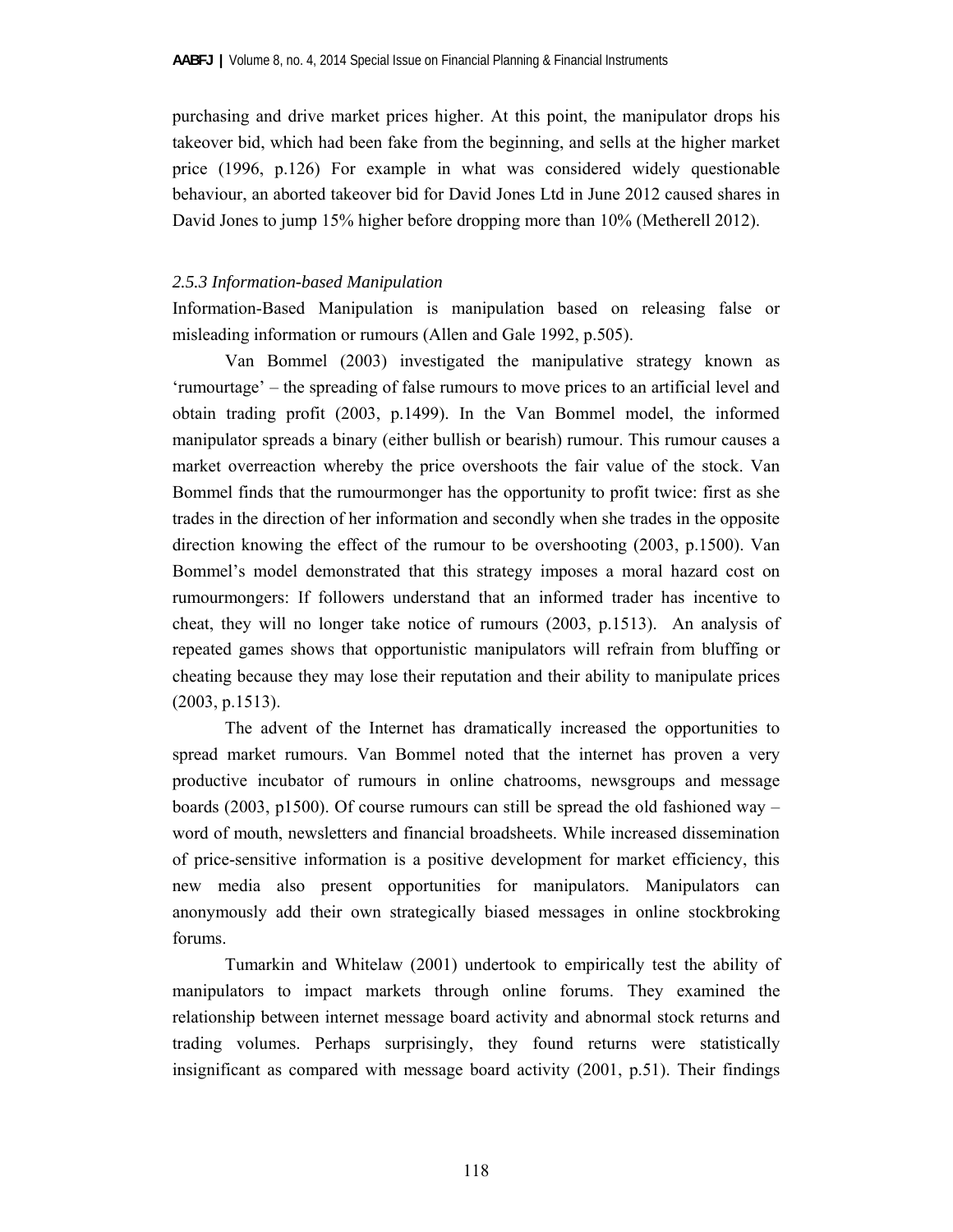contradict anecdotal evidence that stock manipulation via online message boards is rampant and widespread.

 Despite Tumarkin and Whitelaw's study, concerns about manipulative rumours have grown and recently peaked in the Global Financial Crisis. The Corporations and Markets Advisory Committee (2009) has observed that 'when markets fall rapidly or go through a stage of volatility and uncertainty, the potential for market manipulation increases'. The Corporations and Markets Advisory Committee noted that 'in late 2008, the financial crisis gave rise to concerns in Australia and other markets that short sellers were using rumours to drive down the price of particular stocks'(2009, p.95). The concerns around rumourtage were one reason why ASIC imposed the ban of short-selling of financial stocks. ASIC also instigated 'Project Mint', an investigation into the impact of false rumours and manipulation. Despite the persistent and widespread anecdotal claims of informationbased market manipulation in the worst global market collapse since 1929, which purportedly justified the imposition of the longest short-selling ban in the developed world, Project Mint famously only procured one conviction before being shelved (Verrender 2009). This reflects more the prosecutorial and evidentiary challenges of successfully convicting manipulations and not the complete absence of substantive rumourtage in the market.

# **3. Empirical Investigation of the HKSE**

This is the first study to examine the HKSE utilising a comprehensive sample of actual manipulation cases. By using an event study method, this study seeks to establish whether: (a) manipulators on the HKSE are able to alter prices and profit from these changes; and (b) examine the impact of manipulation on measures of market efficiency. The empirical implications of this study of the HKEX act as a warning to all organised exchanges about the potential harm of market manipulation.

 The HKEX was chosen as a comparable stock exchange to the ASX in terms of market capitalisation, trading mechanisms and sophistication. The trading and legal institutional framework of the HKSE is broadly comparable to that the ASX, which suggests that the empirical implications of manipulation on the HKEX may be applicable to other order-driven exchanges, such as the ASX and Chi-X. Utilising these results, this study provides a rationale for why market manipulation must continue to be prohibited by law and robustly prosecuted to deter future misconduct.

#### **3.1 Institutional Framework**

The HKSE is Asia's second largest stock exchange in terms of market capitalisation and the fifth largest in the world. According to the World Federation of Exchanges (2013), the HKSE, as at July 2013, had 1,531 listed companies and a total market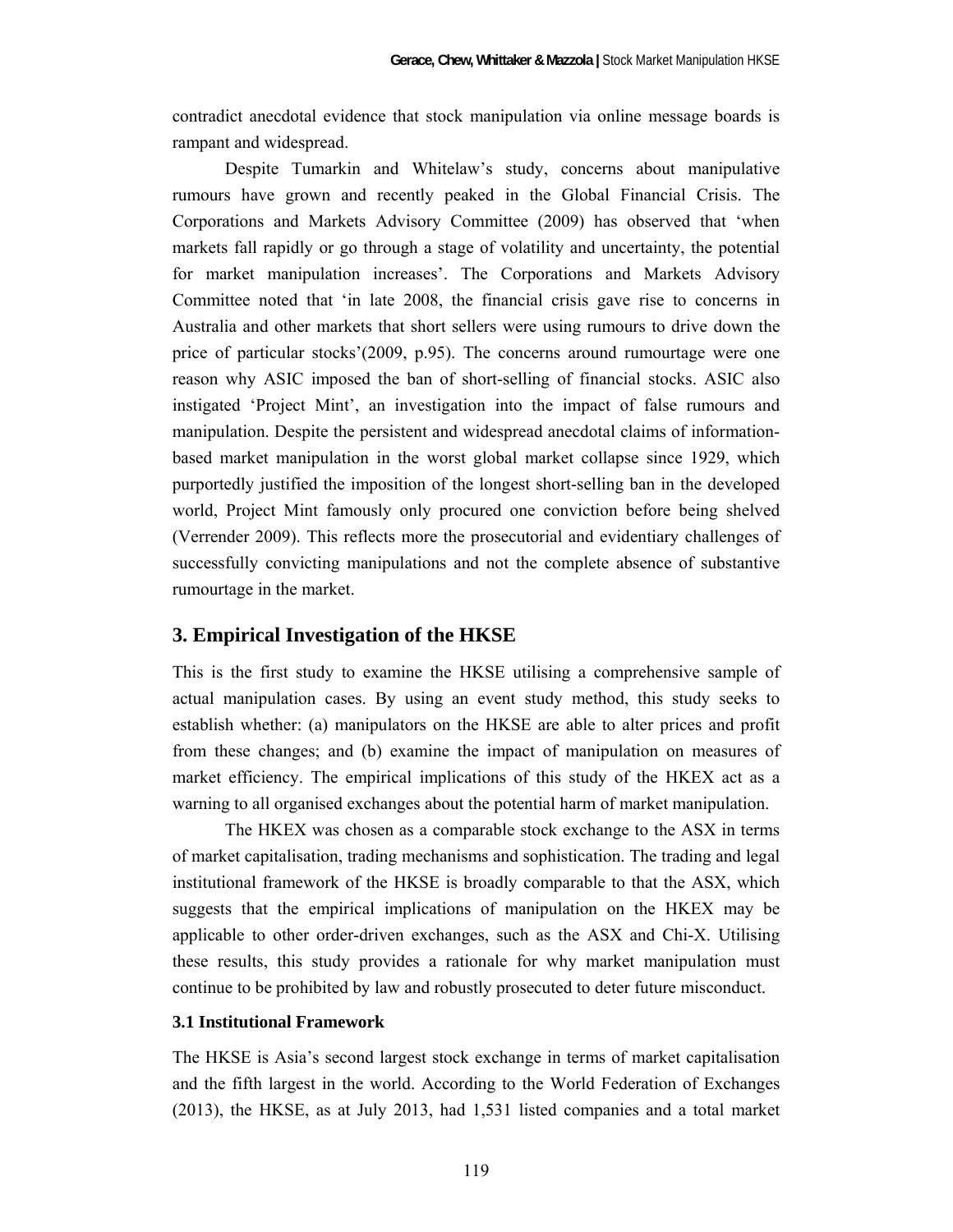capitalisation of \$HK 21,509.4 billion or \$AUD 3,012.5 billion. For comparison, the ASX at July 2013 has a market capitalisation of \$AUD1,421.4 billion and 2,184 listed companies (World Federation of Exchanges 2013).

 The HKEX is an order-driven market. Stocks are predominantly traded during the continuous trading session that lasts from 9:30am to 4pm. During a continuous trading session, the Third Generation Automatic Order Matching and Execution System ('AMS/3') matches buy and sell orders submitted by exchange participants by the specified price and order size.

 The legislation prohibiting share market manipulation in Hong Kong is the CAP 571 *Securities and Futures Ordinance* (Hong Kong) ('SFO'). The SFO introduced the concept of 'market misconduct' to the Hong Kong regulatory regime and replaced the more constrained categories of manipulation that existed in the superseded CAP 333 *Securities Ordinance* (Hong Kong) Pt XII. These old provisions have been described as 'the most difficult part of the ordinance, due largely to the inherent weakness of statutory language to tackle a sophisticated and complex area of stock market activities' (Au 1988).

 Market Misconduct is defined in section 245 of the SFO as including insider dealing, false trading, price rigging, disclosure of false or misleading information and stock market manipulation. The notion of 'market misconduct' is roughly based on the equivalent provisions in Australian corporate law (Arjunan 2003).

 Section 278(1) of the SFO defines stock market manipulation as involving two or more transactions that aim to increase, decrease or maintain market prices with an intention to induce others to trade. This formulation of manipulation incorporates several problematic issues. First it does not capture single transactions accompanied by a fraudulent/manipulative intent, however objectionable. Secondly, proving intent to induce creates conceptual programs in distinguishing manipulation from legitimate trades. Indeed, it could be suggested that the object of *every* bid or ask may be seen as intending to change the price to induce another to trade. The maximum penalty for an indictable breach of the anti-manipulation provision is, per s303 of the SOF, a fine of \$HK 10,000,000 and imprisonment for up to 10 years.

 The responsible Hong Kong regulator is the Securities and Futures Commission ('SFC') which was modelled on the Australian Securities Commission, the precursor to ASIC. The SFC's statutory objectives in section 4 of the SFO include maintaining and promoting the fairness, efficiency, competitiveness, transparency and orderliness of the securities and futures industry as well as minimizing crime and misconduct.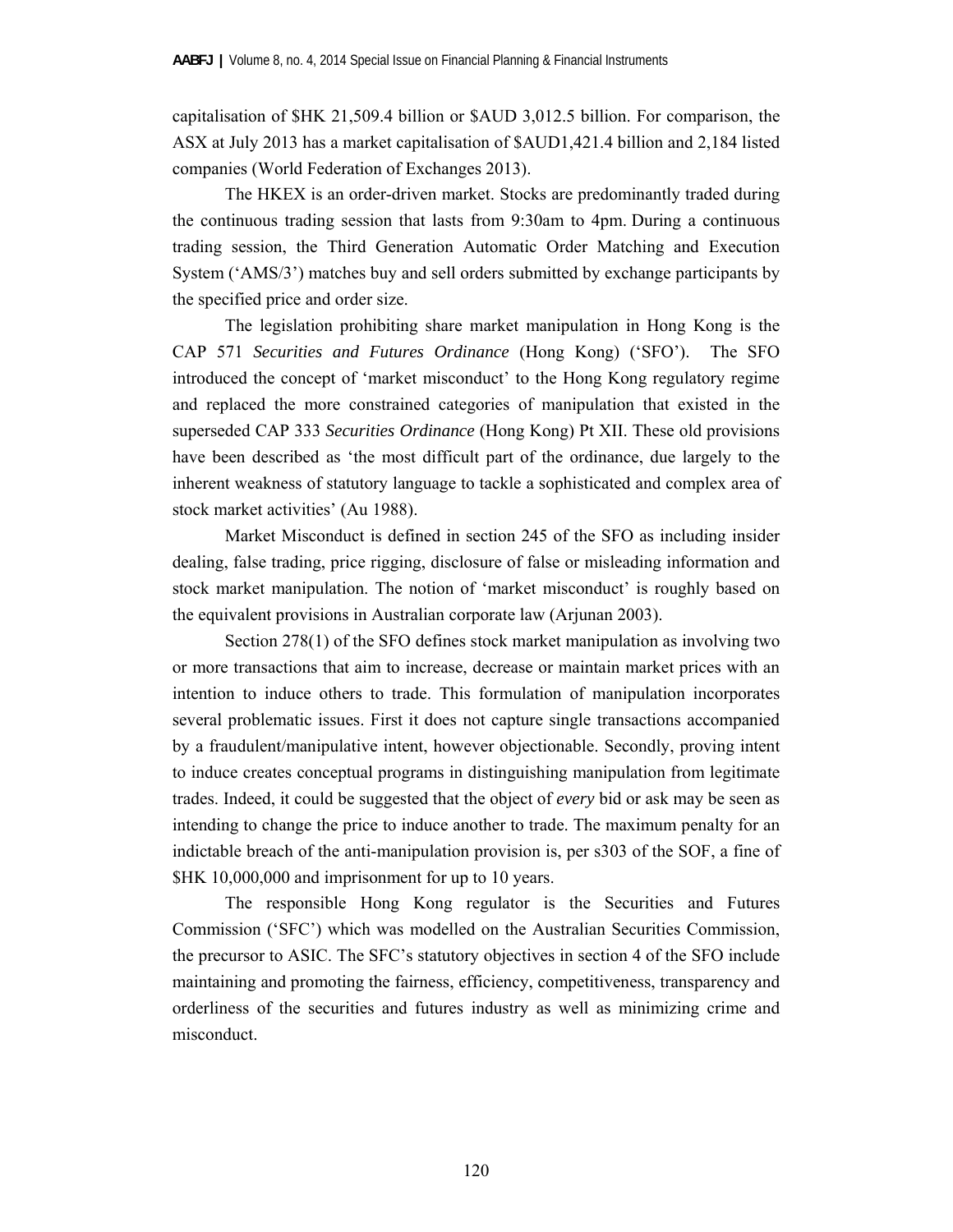#### **3.2 Description of Data**

This event study examines a comprehensive set of market manipulation cases that were successfully prosecuted by the SFC. These 40 cases of manipulation occurred between April 1996 to March 2009. The dataset extends back before the enactment of CAP 333 *Securities Ordinance* (Hong Kong).

 The unique sample of cases includes a considerable amount of market data obtained from the Securities Industry Research Centre of Asia-Pacific (SIRCA). This intraday data includes the time to the second of each trade, bid, ask, volume and price. In examining this data, this study adopts the market microstructure analyst method by using volumes and the bid-ask spread as proxies for information asymmetry to examine the strategy behaviour of market particulars as they react to manipulation.

 There are several noteworthy caveats to this dataset. The data only includes cases of manipulation involving shares and does not extend to cases of manipulation of other financial products. This excludes from the some dataset some prominent cases of manipulation like the Court of Appeal decision of *HKSAR v Fu Kor Kuen Patrick* [2011] 1 HKLRD 655, CACC 179/2010 that involved manipulation of derivative warrants issued by Macquarie Bank Ltd. In that case, the traders traded derivative instruments between each other, back and forth to qualify for commission rebates provided by Macquarie. Recently on appeal in *Fu Kor Kuen v. HKSAR*  (FACC No. 4 of 2011, May 24, 2012) the Final Court of Appeal overturned this conviction finding that the trading for rebates was not undertaken for the purpose of creating a false or misleading appearance of active trading or with respect to the market for securities.

 Secondly the data only includes historical cases where the SFC brought a successful enforcement action. This omits potential cases where manipulation; (a) occurred but was undetected, or (b) was detected but the SFC did not bring a successful enforcement action. This investigation therefore shares the same weakness of the seminal work of Aggarwal and Wu (2006). The data, and therefore the results, may be said to only apply to 'poor' manipulators in the sense that they were caught.

 The cases in the data set were all trade-based manipulation, predominantly involving thinly traded stocks. Almost all cases involved manipulation to force a stock price higher, often by placing bids and trading near the close at successively higher prices. Only one case within the dataset involved a manipulator attempting to stabilise a market price. This was the case of *Han Sze Chao* (SFC, 2007) where the SFC found Han caused small and/or single board lots to be placed to stabilise the price of shares in Fortuna International Holdings Ltd, effectively pegging the price of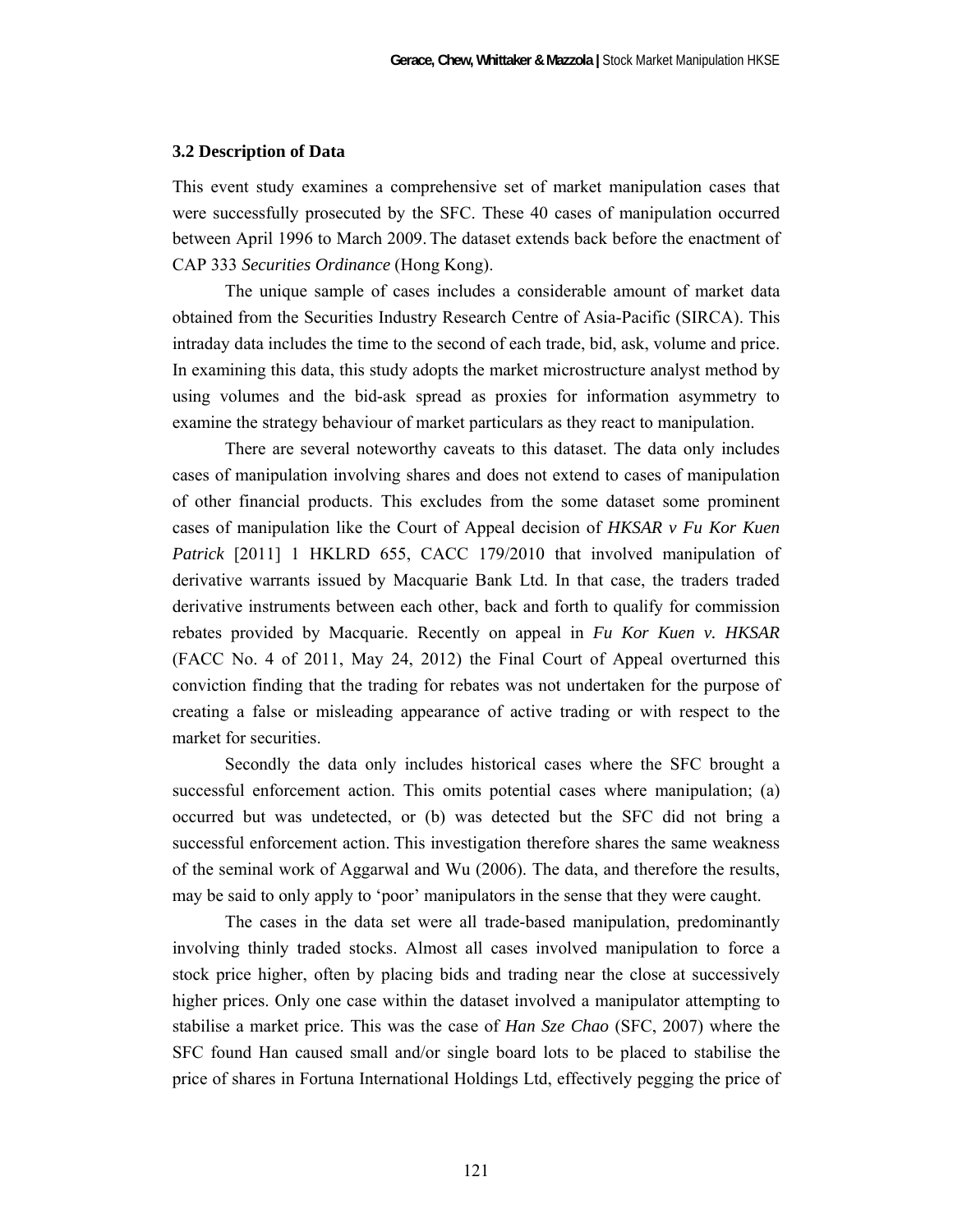those shares at \$HK0.30 (SFC, July 2004). No case involved trying to push prices lower.

 The price impact on the manipulated shares in the dataset was reported as an increase anywhere between 5% and 150%. In all except two cases, the plaintiff(s) pleaded guilty and received fines/suspended sentences. The first 'not guilty' case was *Securities & Futures Commission v Choi Wai Zak* [2003] 1 HKC 30 HCMA 264/2002. The case involved two defendants charged with creating a false appearance of active trading the shares of the Hong Kong Parkview Group Ltd. This was the only case involving section 135 of the *Securities Ordinance* (Hong Kong) cap 333 that was appealed. Choy and Yuen were convicted of trading the shares in tranches with each trade at a higher price that the previous ones, giving the impression of a rising price. These trades involved no change in beneficial ownership. At [19] the Court imposed a sentence of 8 months and 4 months respectively.

 The second case where the defendants pleaded 'not guilty' case was *HKSAR v Chan Chin-yuen and others* (2008) DCC683/2008. This is the most criminally serious case in the dataset and is the largest case of market manipulation in the history of the HKSE. The four defendants conspired to create a false appearance market for the shares of the Asia Standard Hotel Group Ltd ('ASH'). They traded ASH shares among themselves with their trades constituting 60.2% of all ASH shares bought in the relevant period. The effect of their false trading ramped up the company's market capitalisation by HK\$4 billion. The pattern of trading led to the irresistible inference that it was not genuine trading but trading designed to manipulate the shares in ASH by creating a false impression of demand. If such activities were undeterred, the court found they would have undermined the fairness of the HKEX. Accordingly, the court at [41] imposed sentences of imprisonment ranging between 26 months to 30 months.

As previously stated, an indictable conviction of market misconduct enables a prison sentence of up to 10 years to be imposed per s.303 of the SFO. Mitigating factors aside, this was the most serious case of market manipulation criminality in Hong Kong's history and the imprisonment sentences in no way reflected anywhere near the maximum as provided by the SFO. One possible reason for this is that courts simply do not consider market manipulation to have an objective level of serious criminality in order to justify the imposition of more harsh penalties.

## **3.3 Preparation of Data**

To empirically test how the market responds to manipulation, this study uses a robust econometric tool called an 'event study'. Event studies were originally used to test the association between company earnings and market prices (Ball & Brown 1968). Since then, event studies have been widely used by U.S. courts to examine the impact of market manipulation (Leas 1974; Scwert 1981). Fischel stated that the use of event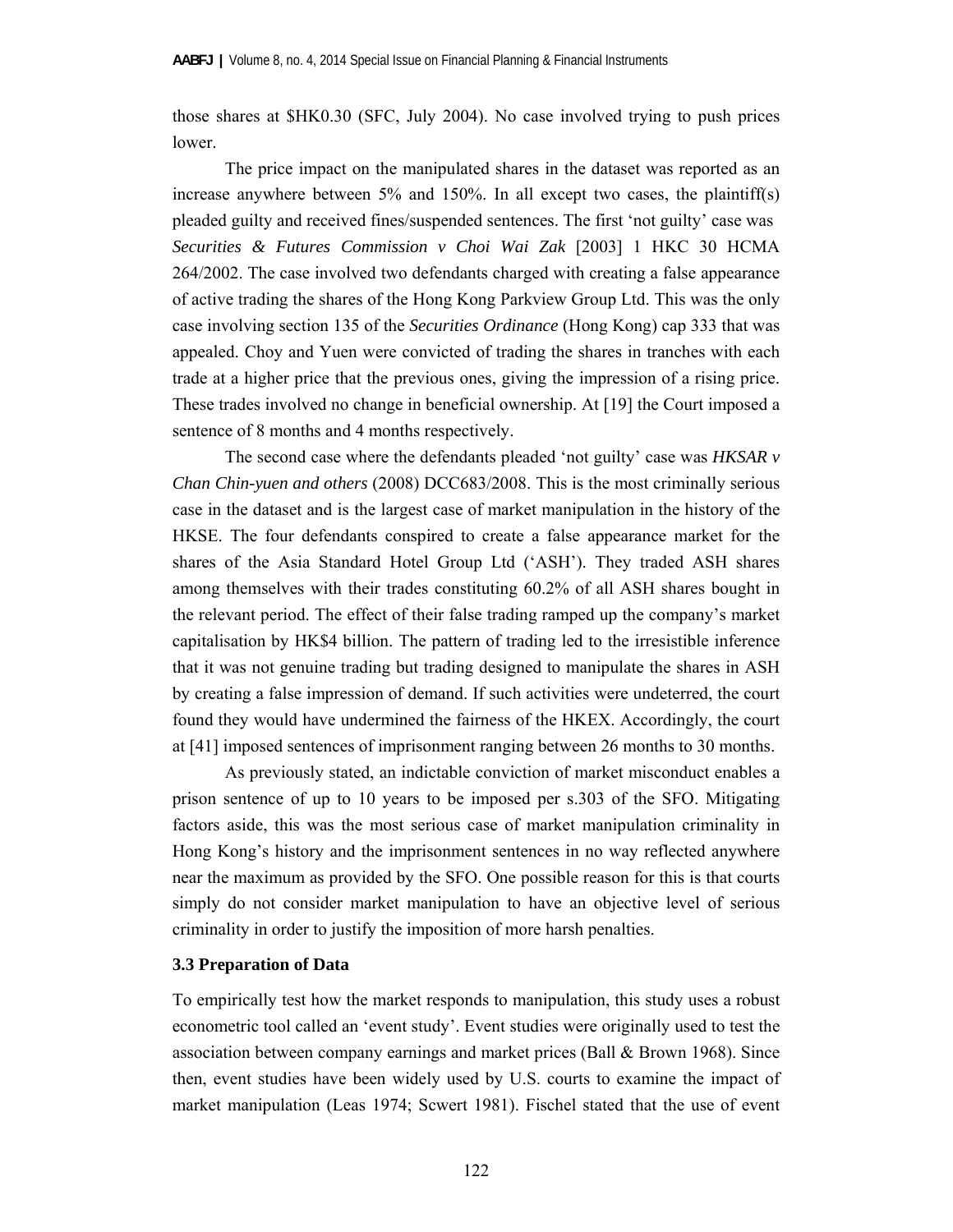studies enables a determination of whether false information caused a security to trade at an 'artificially high or low level' (1982, p.17). Macey, Miller, Mitchell and Netter noted that when an 'event study methodology shows a fraudulent event has a *statistically significant* effect on the price of a firm's securities, courts are justify in presuming reliance under the fraud-on-the-market theory' (1991, p.1018).

 The dataset of intraday trading activity was first summarised into daily measures. The 'event' date was designated as the date of the manipulation. In order to examine the ability of manipulation to move market prices, returns are used.

• *Return:* the percentage capital gain of holding a share price over two consecutive days. The measure reflects share price movements. 
$$
Return = \frac{Share\ Price\ t_1 - share\ Price\ t_0}{Share\ Price\ t_0}
$$
 (3.1)

To examine the impact of manipulation and other variables, this study uses a number of explanatory variables:

 The *bid-ask spread* is the difference between the close of trade asking price and the close of trade bid price. The bid-ask spread has been identified as an important measure of information asymmetry, liquidity and efficiency.

$$
Quoted BAS = Ask Price - Bid Price \tag{3.2}
$$

- *Volume:* the total amount of shares traded on a particular day.
- *Proportional Bid-Ask Spread*: The proportional bid-ask spread is used as a control for variations in stock prices across stocks and over time.

$$
PBAS = \frac{askprice - bidprice}{(askprice + bidprice)/2}
$$
\n(3.3)

 *Volatility or Risk:* is calculated by taking the logarithm of the proportion of the high and the low price on each day for each stock.

$$
Volatility = \ln\left[\frac{High}{Low}\right]
$$
\n(3.4)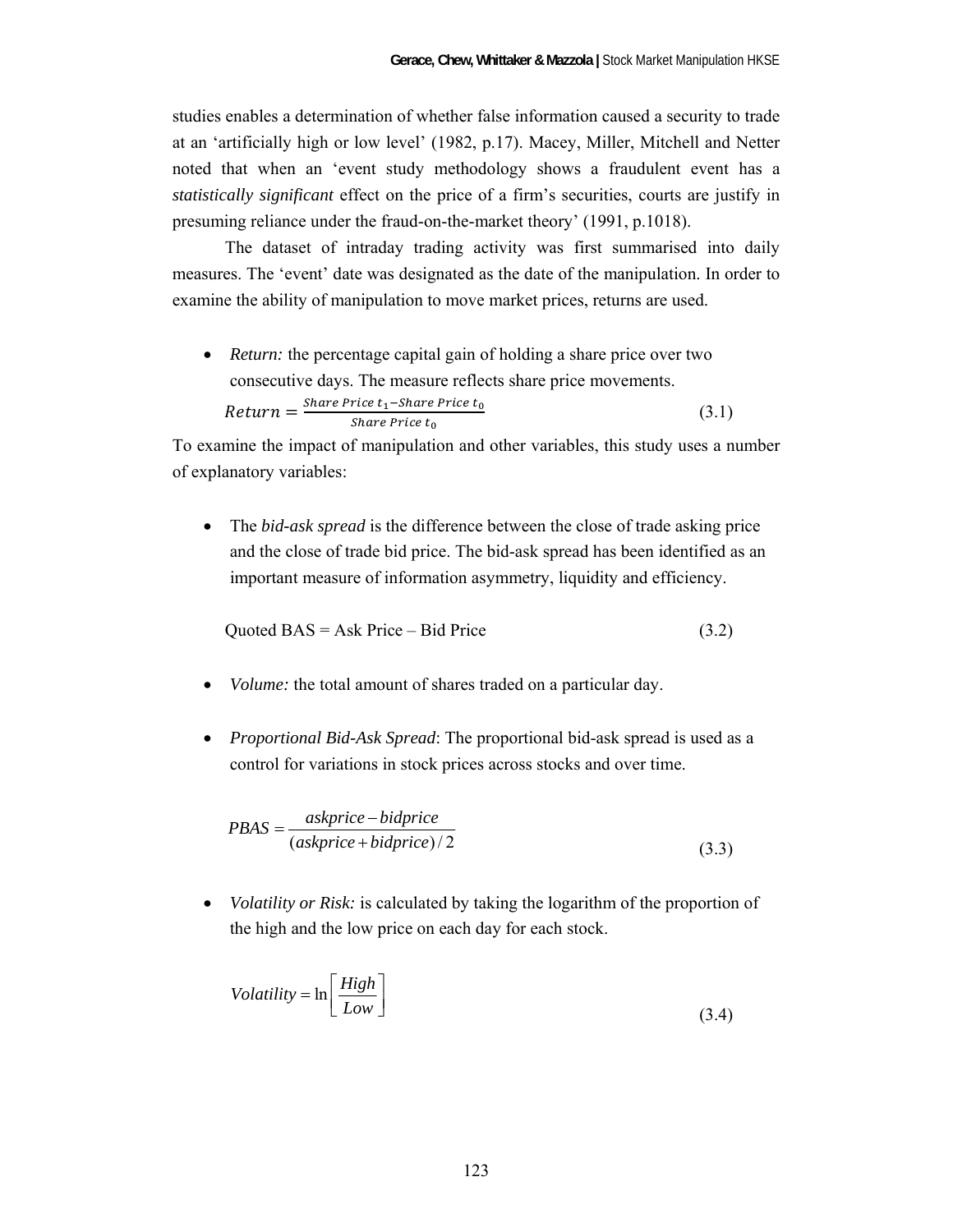*Dichotomous Variable:* the dichotomous variable takes on the value of 0 before the event date and 1 after the event date.

$$
D_t = \{^{\text{0 if observation falls before event date,}}_{1 \text{ otherwise}}\tag{3.5}
$$

In order to examine the effects of manipulation on the market, a time period around the event must be identified. This study uses a time period of 200 days. This means that the cases have been examined over the prior 100 days before the manipulation and 100 days after. In order to allow for comparison of manipulation across the cases, cross-sectional averages were calculated for each relative day. These averages of the explanatory variables are used as measure of the buying and selling interests of the market. To avoid 'infection' by unrelated or confounding events, data from days of a company announcement have been removed.

#### *T=-100, 100*

The descriptive statistics used in univariate analysis may be used to compare the state of the market before manipulation to the market after manipulation. By examining each variable individually, this analysis can demonstrate manipulation's direct impact on the market. To test the significance of the variables to a control period, a *t-test* is used. A *test-statistic* highlights how far away the variables results,  $\overline{X}$ , are from the hypothesised control value,  $\mu$ , scaled by the standard deviations of the mean,  $\sigma_{\bar{x}}$ . Where the t-statistic is a large, the observed value has been greatly impacted by manipulation. Large t-statistics over 2 as a rule-of-thumb are said to be statistically significant.

$$
t = \frac{\left(\overline{X} - \mu\right)}{\sigma_{\overline{X}}}
$$
\n(3.6)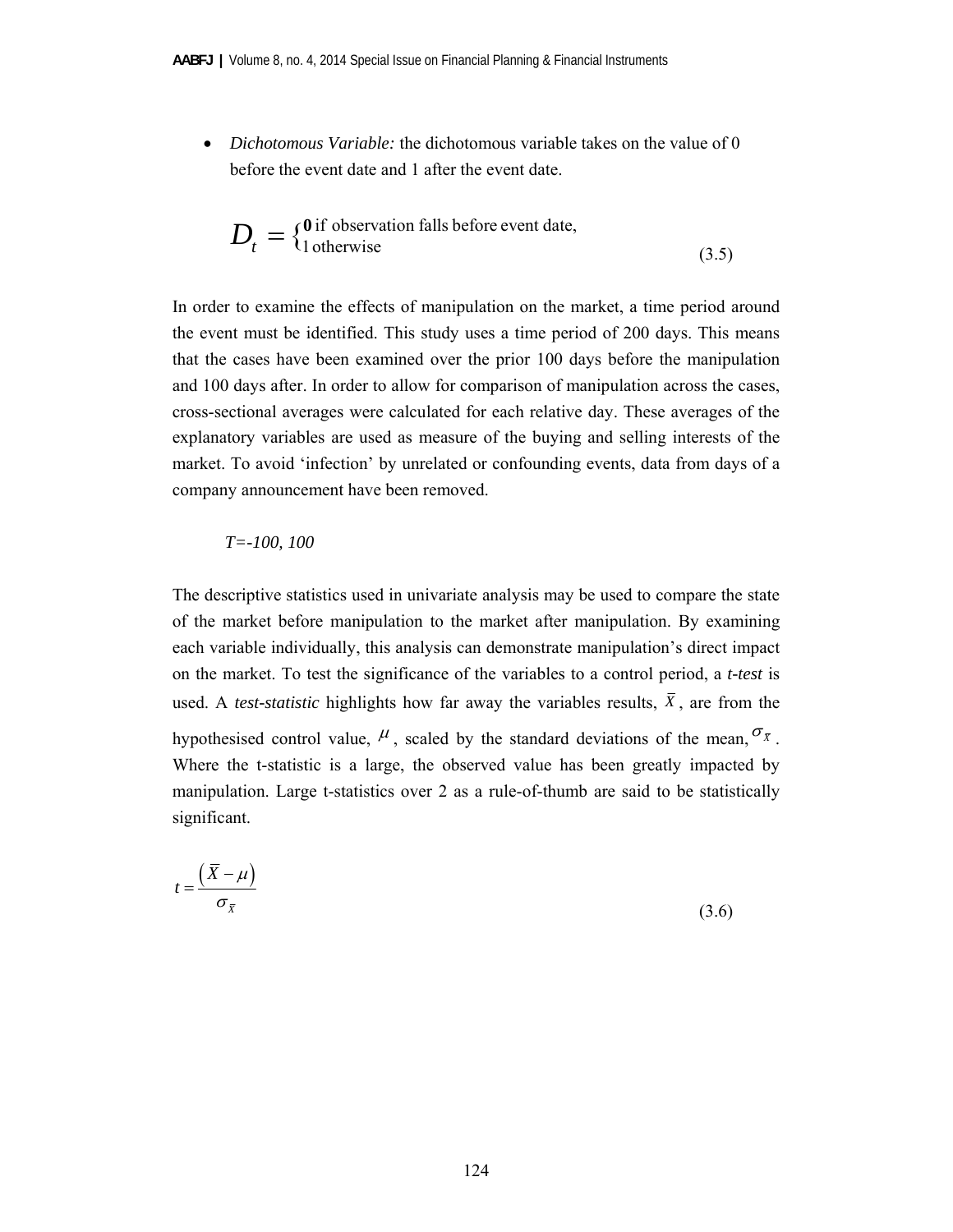| <b>Relative</b> | <b>BAS</b> | <b>PBAS</b><br><b>Risk</b><br><b>Returns</b> |             |          |               |  |
|-----------------|------------|----------------------------------------------|-------------|----------|---------------|--|
| Date            |            |                                              |             |          | <b>Volume</b> |  |
| $-100$          | 0.013502   | 0.078020                                     | $-0.008590$ | 0.023745 | 1145411       |  |
| -99             | 0.026580   | 0.096396                                     | $-0.011429$ | 0.027896 | 1895708       |  |
| $-98$           | 0.015782   | 0.099850                                     | $-0.012313$ | 0.020184 | 1183024       |  |
|                 |            |                                              |             |          |               |  |
| $-2$            | 0.014951   | 0.108525                                     | 0.000213    | 0.100705 | 1081180       |  |
| $-1$            | 0.029201   | 0.173075                                     | $-0.020344$ | 0.073705 | 1208936       |  |
| $\bf{0}$        | 0.054199   | 0.212850                                     | 0.008276    | 0.100475 | 569000        |  |
| 1               | 0.053050   | 0.153306                                     | $-0.018381$ | 0.047112 | 607018        |  |
| 2               | 0.048017   | 0.120441                                     | 0.009574    | 0.066439 | 549833        |  |
|                 |            |                                              |             |          |               |  |
| 97              | 0.024959   | 0.189253                                     | 0.006363    | 0.043517 | 3395597       |  |
| 98              | 0.021105   | 0.128917                                     | 0.014883    | 0.086382 | 1462211       |  |
| 99              | 0.019354   | 0.117870                                     | 0.000973    | 0.030397 | 1790333       |  |
| 100             | 0.035354   | 0.108292                                     | $-0.000492$ | 0.041253 | 2042333       |  |

Time series are calculated for each variable being bid-ask spread, proportional bid-ask spread, returns, risk and volume for 100 days before and after the manipulation date.

By blending univariate testing with regression analysis this study will employ a robust method of examining the market reaction to manipulation. To test the descriptive results, this investigation will run the following regressions.

| <b>Regression Set 1:</b> |  |
|--------------------------|--|
|--------------------------|--|

| $BAS = \alpha + \beta_1 D_t + \varepsilon_t$                                                          | (3.7)  |
|-------------------------------------------------------------------------------------------------------|--------|
| $PBAS = \alpha + \beta_1 D_t + \varepsilon_t$                                                         | (3.8)  |
| $BAS = \alpha + \beta_1 D_t + \beta_2 \text{Volume}_t + \beta_3 \text{Volatility}_t + \varepsilon_t$  | (3.9)  |
| $PBAS = \alpha + \beta_1 D_t + \beta_2 \text{Volume}_t + \beta_3 \text{Volatility}_t + \varepsilon_t$ | (3.10) |

These regression equations will be used to test how statistically significant each explanatory variable is to the BAS and PBAS. β represents each independent variable's coefficient.  $\alpha$  is the significance level and  $\varepsilon_t$  a measure of error.

 Equations 3.7 and 3.8 regress the BAS and PBAS onto the dummy variable. Using the dichotomous variable as the only explanatory variable demonstrates the extent to which manipulation affects the spread. It is important to note why both the bid-ask spread and the proportional bid-ask spread are used. Unlike the bid-ask spread, the proportional bid-ask spread reflects the *relative* spread. The PBAS has a higher explanatory power because it potentially provides more accurate results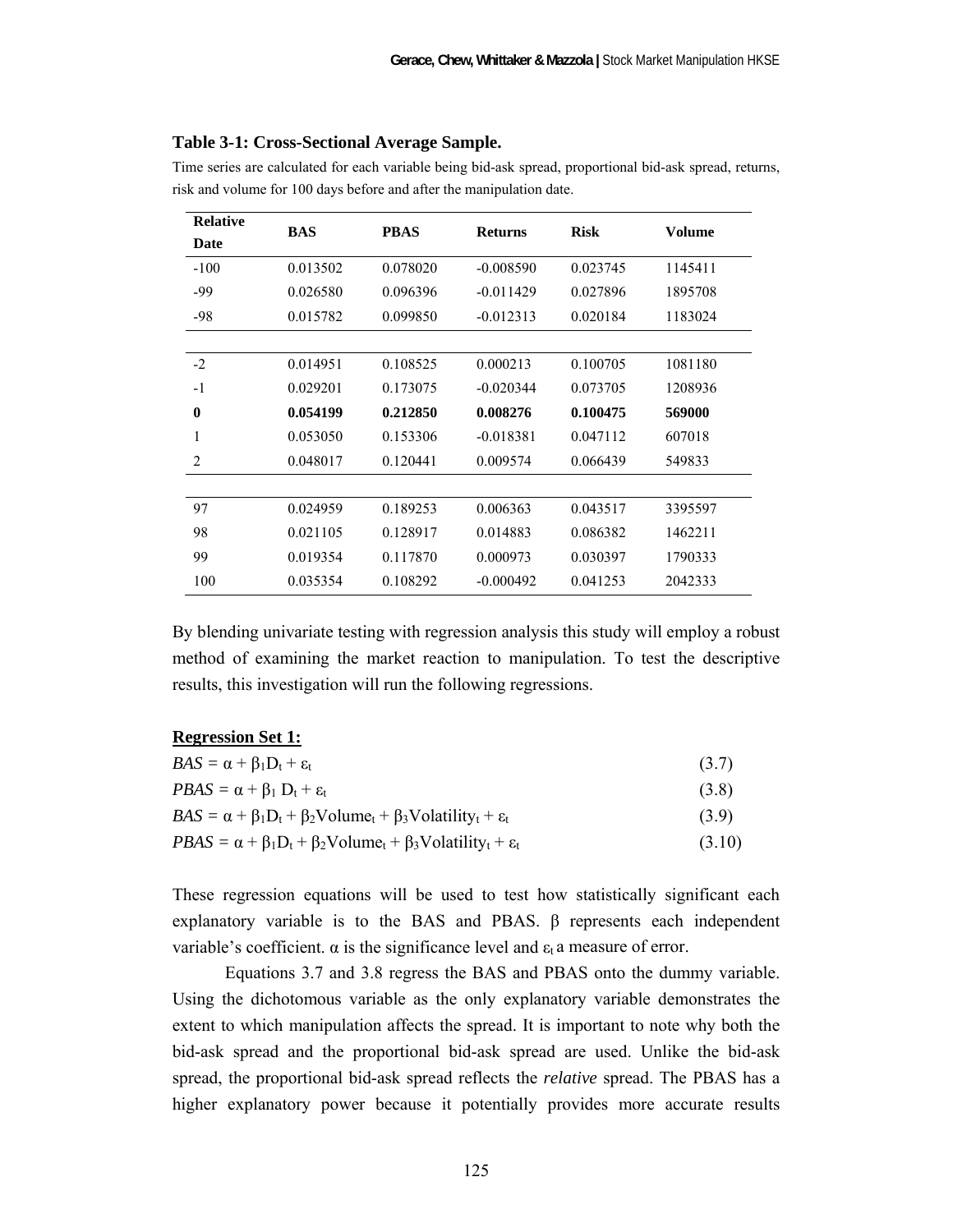reflecting the relative difference in bids and asks, not just the raw spread. A simple example is instructive to demonstrate the difference between the BAS and PBAS is useful. For a bid/ask of \$1000/\$998 and \$4/\$2 the BAS is simply 2. Yet the relative spread or PBAS is .002 for the first example and .67 for the second.

 Equations 3.9 and 3.10 introduce other variables to determine the degree to which the volume and volatility relates to the spread. While this may yield insightful results, the inclusion of these independent variables also increases the risk that the regression will identify random 'noises' that are unrelated to the manipulation.

 The spread is not the only measure of information asymmetry. Recall that Easley and O'Hara (1987, p.70) have suggested that market liquidity has both a price dimension (spread) and a quantity dimension (volume). Hence the second regression set will use market volume as the dependant variable with the dummy, spread and volatility as explanatory variables.

#### **Regression Set 2:**

| $Volume = \alpha + \beta_1 D_t + \varepsilon_t$                                           | (3.11) |
|-------------------------------------------------------------------------------------------|--------|
| Volume = $\alpha + \beta_1 D_t + \beta_2 BAS + \beta_3$ Volatility + $\varepsilon_t$      | (3.12) |
| Volume = $\alpha + \beta_1 D_t + \beta_2 P B A S + \beta_3 V$ olatility + $\varepsilon_t$ | (3.13) |

Both sets of regressions' statistical significance will be examined by reference to *pvalues*. The *p-value* is the probability of obtaining a *t-statistic* at least as extreme as the one actually observed when assuming manipulation has no effect on the market, being the null-hypothesis. If the p-value is less than the significance level (10%, 5% or 1%) the variable is said to be statistically significant to the independent variable. The smaller the p-value, the more strongly the test rejects the null hypothesis. For example, a *p-value* of .05 or less rejects the null hypothesis at the 5% level. Lastly, it is noteworthy that returns are not being used in the regressions as an explanatory variable. This is because risk and return are highly correlated variables. Inclusion of returns would mean the results would display multicollinearity.

#### **3.4 Univariate Results**

The univariate results indicate that manipulators have a discernible impact on market prices, the spread, volume and overall market risk. Firstly, average market variables are compared with those present at the manipulation date. Market measures on the day of manipulation are strikingly at variance with the pre, post and total averages.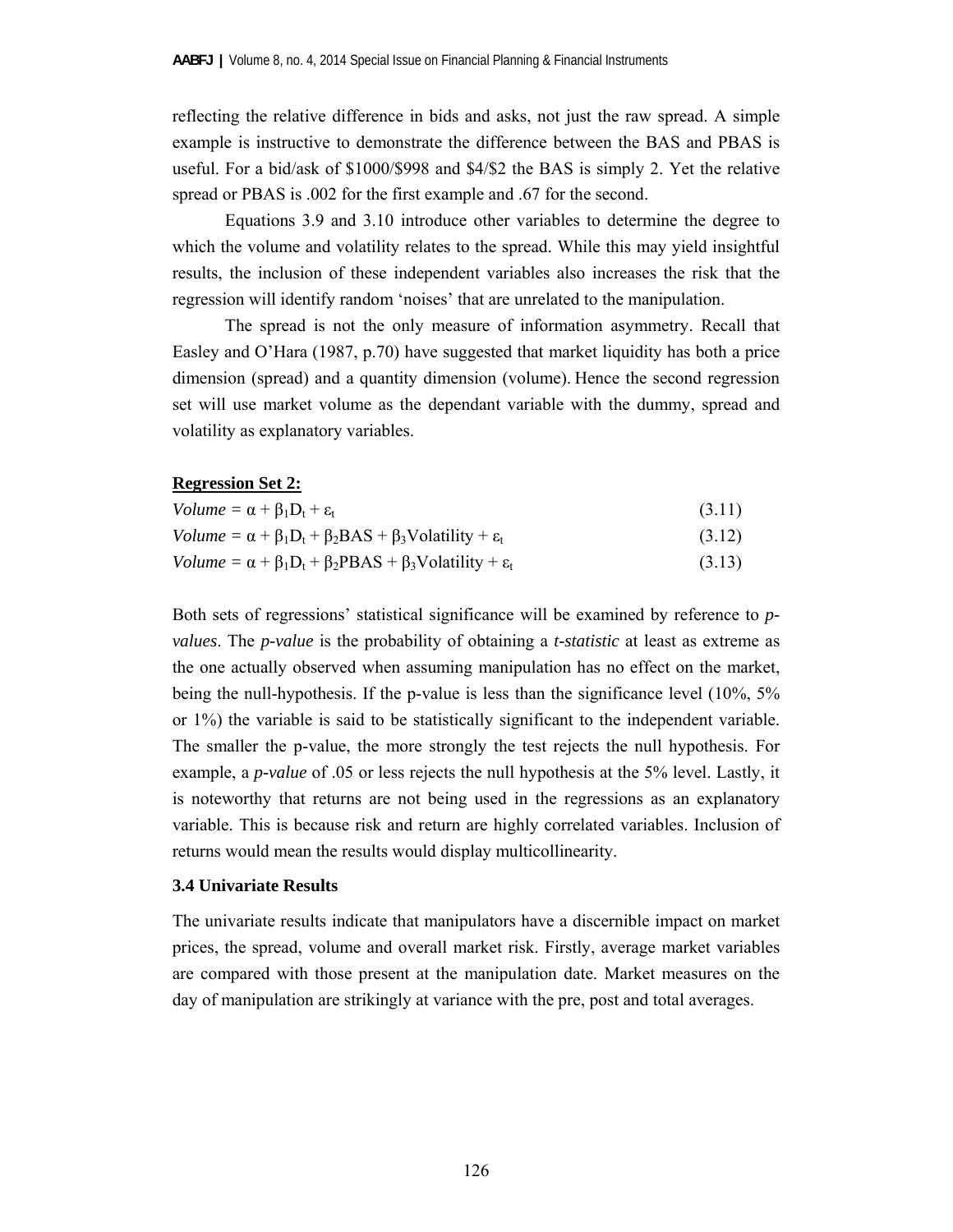|                 | market measures on the precise day of manipulation.<br><b>Bid-Ask</b><br><b>Proportional Bid-Ask</b><br><b>Risk</b><br>Volume<br><b>Return</b> |               |           |        |         |  |  |
|-----------------|------------------------------------------------------------------------------------------------------------------------------------------------|---------------|-----------|--------|---------|--|--|
|                 |                                                                                                                                                |               |           |        |         |  |  |
|                 | <b>Spread</b>                                                                                                                                  | <b>Spread</b> |           |        |         |  |  |
| Pre-event mean  | 0.0228                                                                                                                                         | 0.1137        | $-0.0008$ | 0.0443 | 1341298 |  |  |
| Post-event mean | 0.0243                                                                                                                                         | 0.1337        | $-0.0006$ | 0.0489 | 1355646 |  |  |
| Total mean      | 0.0236                                                                                                                                         | 0.1237        | $-0.0007$ | 0.0466 | 1348508 |  |  |
| Event           | 0.0542                                                                                                                                         | 0.2129        | 0.0083    | 0.1005 | 569000  |  |  |

#### **Table 3-2: Mean Statistics for a 200 day event period**

This table reports the descriptive averages for the 40 manipulated stocks. It also provides in bold, the market measures on the precise day of manipulation.

**Table 3-2** demonstrates higher BAS, PBAS, return and risk associated wit the date of actual manipulation. The large widening of the spreads indicates information leakage as market participants start requiring increased compensation for fear of trading with a suspected manipulator. The results strongly suggest that the presence of a manipulator harms market efficiency by increasing the cost of trading.

 The event period was a time of negative growth with the pre, post and total returns being negative. Yet on the day of manipulation, returns and therefore prices increased. Event day returns are 141% higher than the previous day, up 114% on the pre-event mean and 129% above the total average. This appears to indicate that despite negative market sentiment, the manipulators have been able to raise prices to 'artificial' levels.

 Lastly it is observed that the trading volume on the date of manipulation is significantly lower than the averages. This intuitively suggests that manipulation is more successful in low volume markets as the distortive effect of manipulative trades on prices is likely to be amplified. This finding is consistent with Thel (1994) and also Aggarwal and Wu's study (2006) regarding the increased likelihood of successful manipulation associated with low liquidity/volume stocks.

#### *3.4.1. Market Measures before and after manipulation*

A comparison between pre-event and post-event descriptive statistics is useful to understand the total impact of manipulation. Manipulation does not only affect the market on the 'event' date but throughout the following 100 days as the market adjusts to the presence of a manipulator. **Table 3-3** outlines the descriptive statistics for the pre-event and post-event periods. Manipulation's lasting impact is seen in increased averages for all market measures.

The mean bid-ask spread has widened by 65% in the post-event period. The median, maximum and minimum have also increased. **Figure 1** shows two significant spikes in the average bid-ask spread around the manipulation date. The widening of the BAS reflect the rational response of market participants concern about trading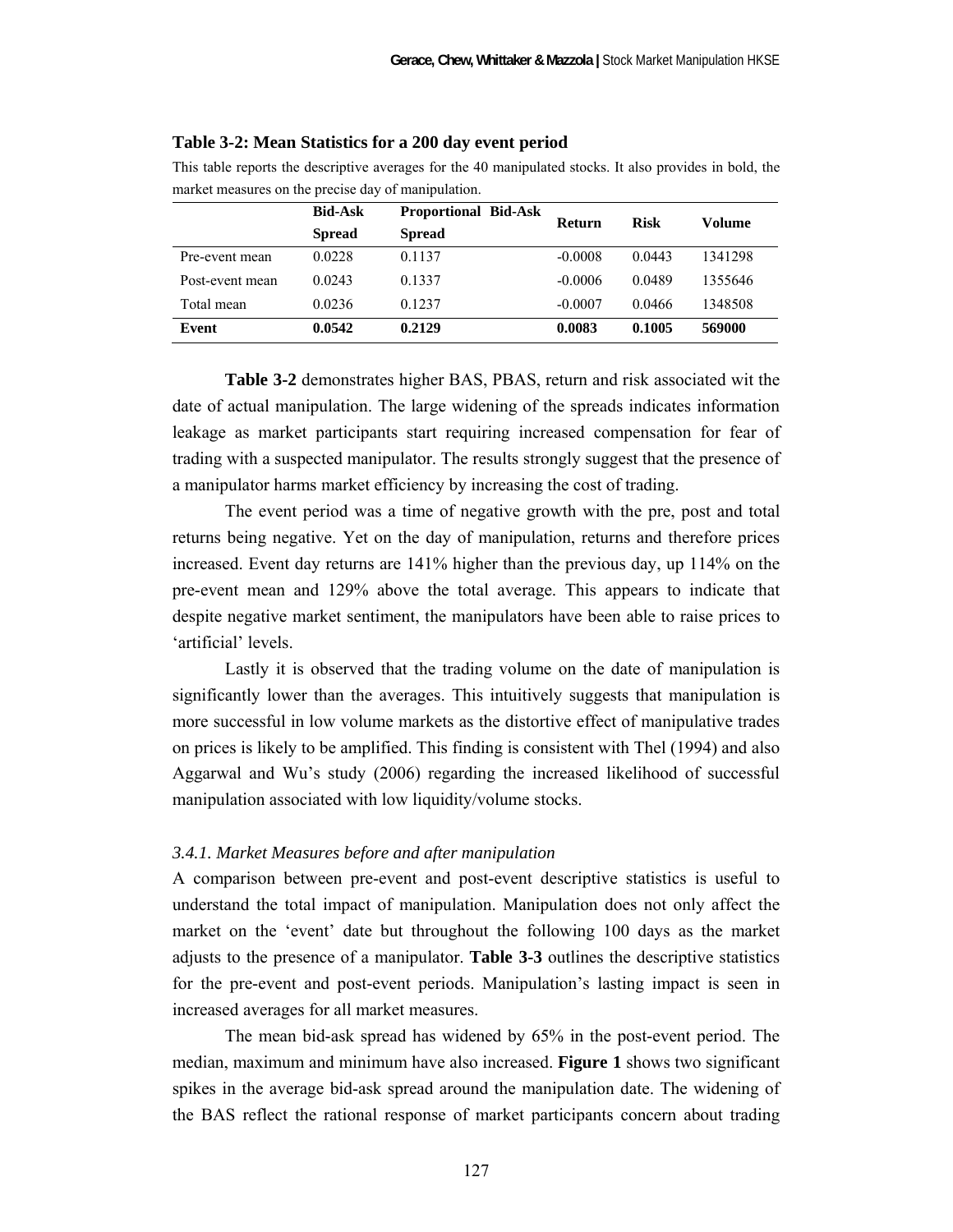with a manipulator. Interestingly the existence of two spikes may suggest manipulators are playing the market with mis-information. The subsequent narrowing and then re-widening of the BAS may suggest manipulators are fooling participants into reacting too early and profiting from subsequent corrections. The average postevent PBAS is up by 18%. The median, max, min and standard deviation have all also increased. **Figure 2** shows the PBAS spikes at time 0. Further average market risk in the post-manipulation period has risen by 10%. The kurtosis also increased dramatically from 1.4 to 3.3.

 Lastly the volume figures all show increased measures in the post-event period. The increased kurtosis (up from 5.33 to 13.26) reflects upward trends in volume traded in the post-event period. **Figure 3** highlights that the manipulation (time 0) occurred at a time of exceptional low volume.

#### **Figure 1: Bid-Ask Spread Graph**

This figure depicts the average bid-ask spread for the 40 stocks that were manipulated on the HKEX from 1996 to 2009. Day 0, is the date manipulation date.

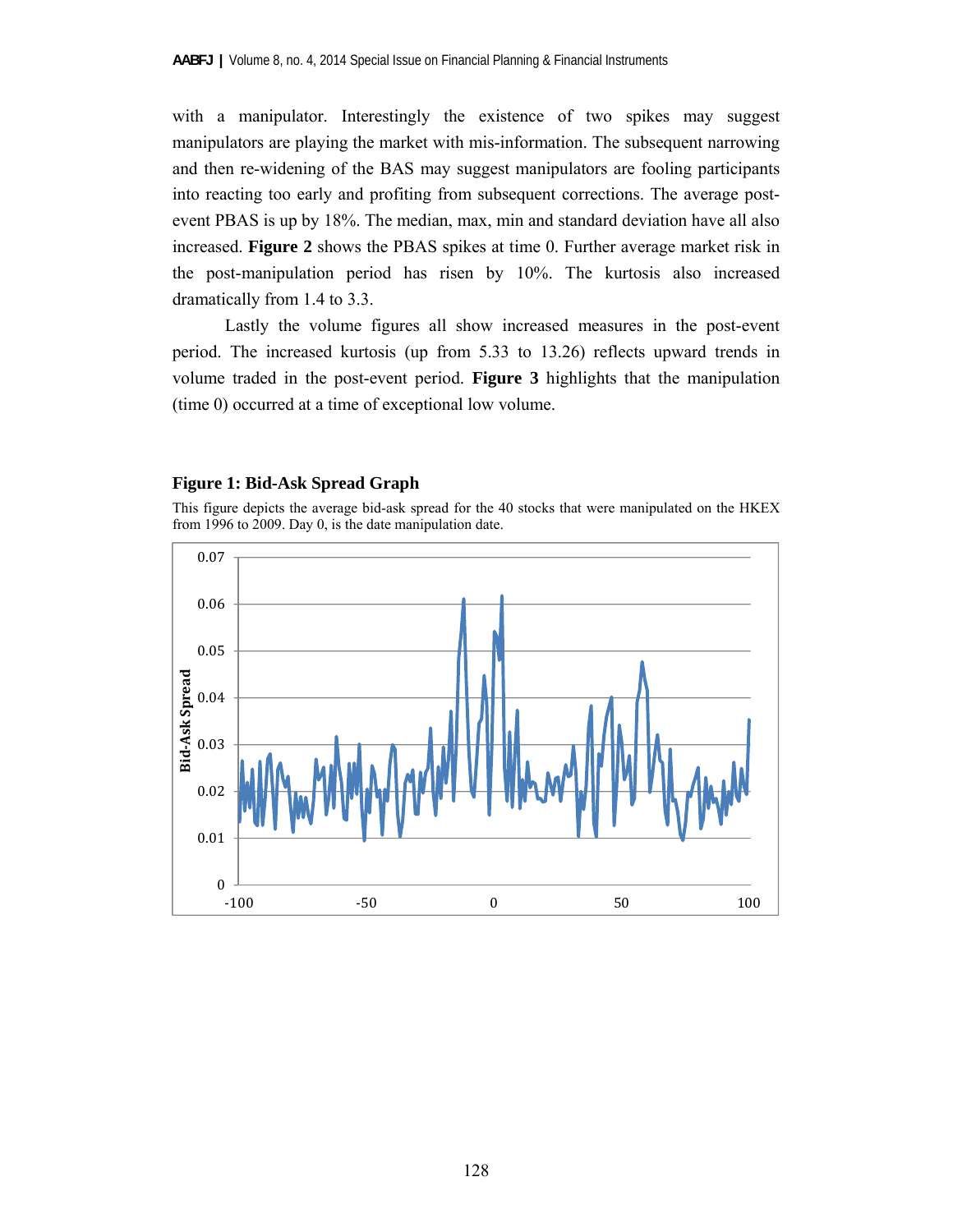# **Table 3-3: Descriptive Statistics for a 200 day event period**

This table reports the descriptive statistics (bid-ask spread, proportional bid-ask spread, risk, volatility (risk) and volume,) for the 40 manipulated stocks. For each variable, the table reports the mean, median, maximum, minimum, standard deviation, skewness and kurtosis for the 100 days *before* and *after* the manipulation date

|                 | <b>Bid-Ask Spread</b> |        | Proportional<br><b>Bid-Ask Spread</b> |        | <b>Return</b> |           | <b>Volatility</b> |        | <b>Volume</b> |         |
|-----------------|-----------------------|--------|---------------------------------------|--------|---------------|-----------|-------------------|--------|---------------|---------|
|                 | <b>Before</b>         | After  | <b>Before</b>                         | After  | <b>Before</b> | After     | <b>Before</b>     | After  | <b>Before</b> | After   |
| Mean            | 0.0228                | 0.0243 | 0.1137                                | 0.1337 | $-0.0008$     | $-0.0006$ | 0.0443            | 0.0489 | 1341298       | 1355646 |
| Median          | 0.0218                | 0.0221 | 0.0591                                | 0.1294 | $-0.0014$     | $-0.0013$ | 0.0378            | 0.0450 | 1094633       | 1146066 |
| Maximum         | 0.0612                | 0.0619 | 0.1957                                | 0.2129 | 0.0545        | 0.0388    | 0.1158            | 0.1455 | 5960857       | 7681257 |
| Minimum         | 0.0094                | 0.0095 | 0.0094                                | 0.0619 | $-0.0428$     | $-0.0363$ | 0.0162            | 0.0104 | 128778        | 265628  |
| St Dev          | 0.0099                | 0.0101 | 0.0500                                | 0.0296 | 0.0162        | 0.0138    | 0.0211            | 0.0216 | 965515        | 1059783 |
| <b>Skewness</b> | 1.5492                | 1.3694 | 0.4159                                | 0.4145 | 0.3672        | 0.4454    | 1.2110            | 1.3835 | 1.8934        | 2.9605  |
| Kurtosis        | 2.7195                | 2.0557 | $-1.2223$                             | 0.0346 | 1.6167        | 1.0987    | 1.4702            | 3.3101 | 5.3349        | 13.2698 |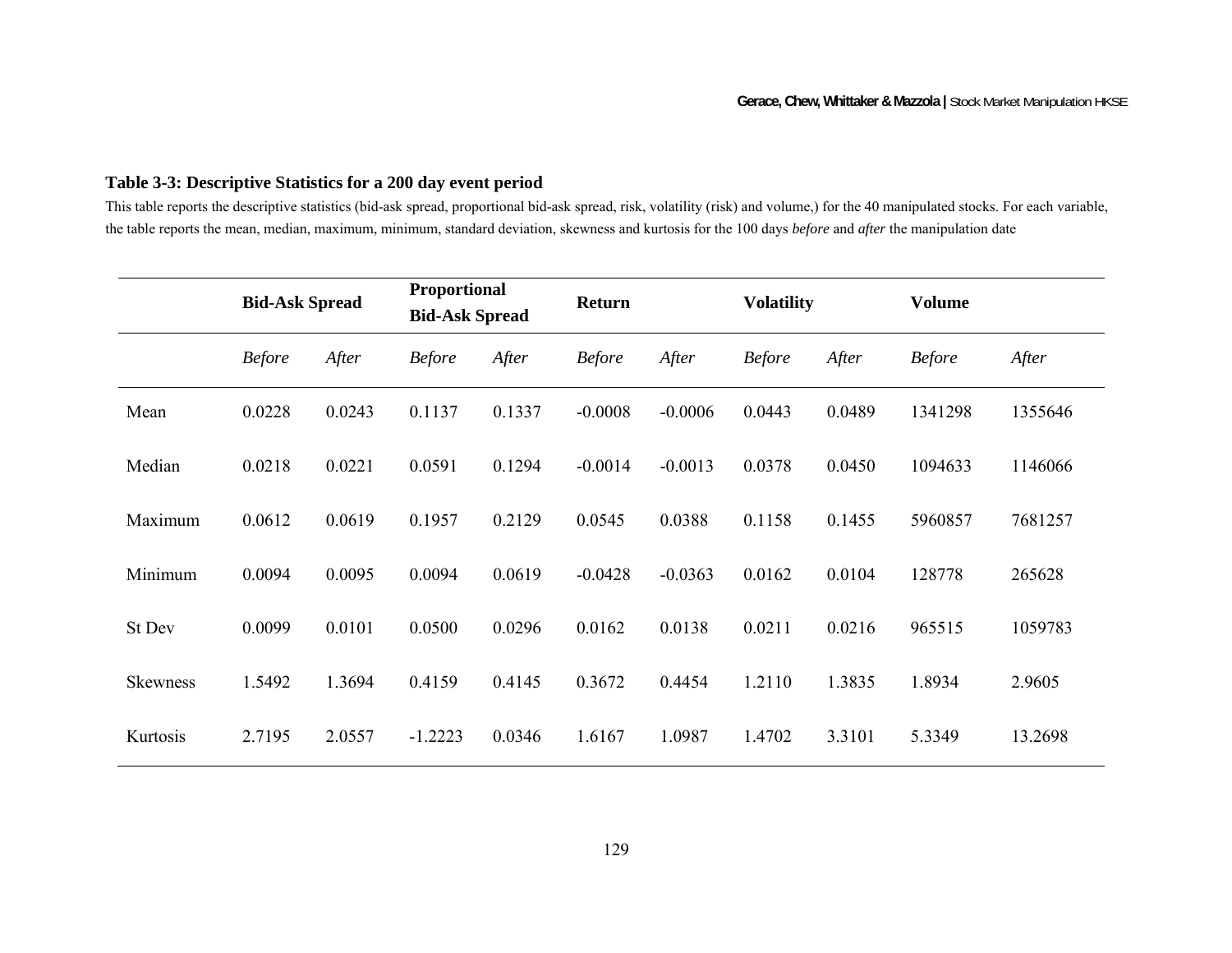# **Figure 2: Proportional Bid-Ask Spread Graph**

This figure depicts the average proportional bid-ask spread for the 40 stocks that were manipulated on the HKEX from 1996 to 2009. Day 0, is the date manipulation date.



# **Figure 3: Market Volume Graph**

This figure depicts the volume traded for the 40 stocks that were manipulated on the HKEX from 1996 to 2009. Day 0, is the date manipulation date.

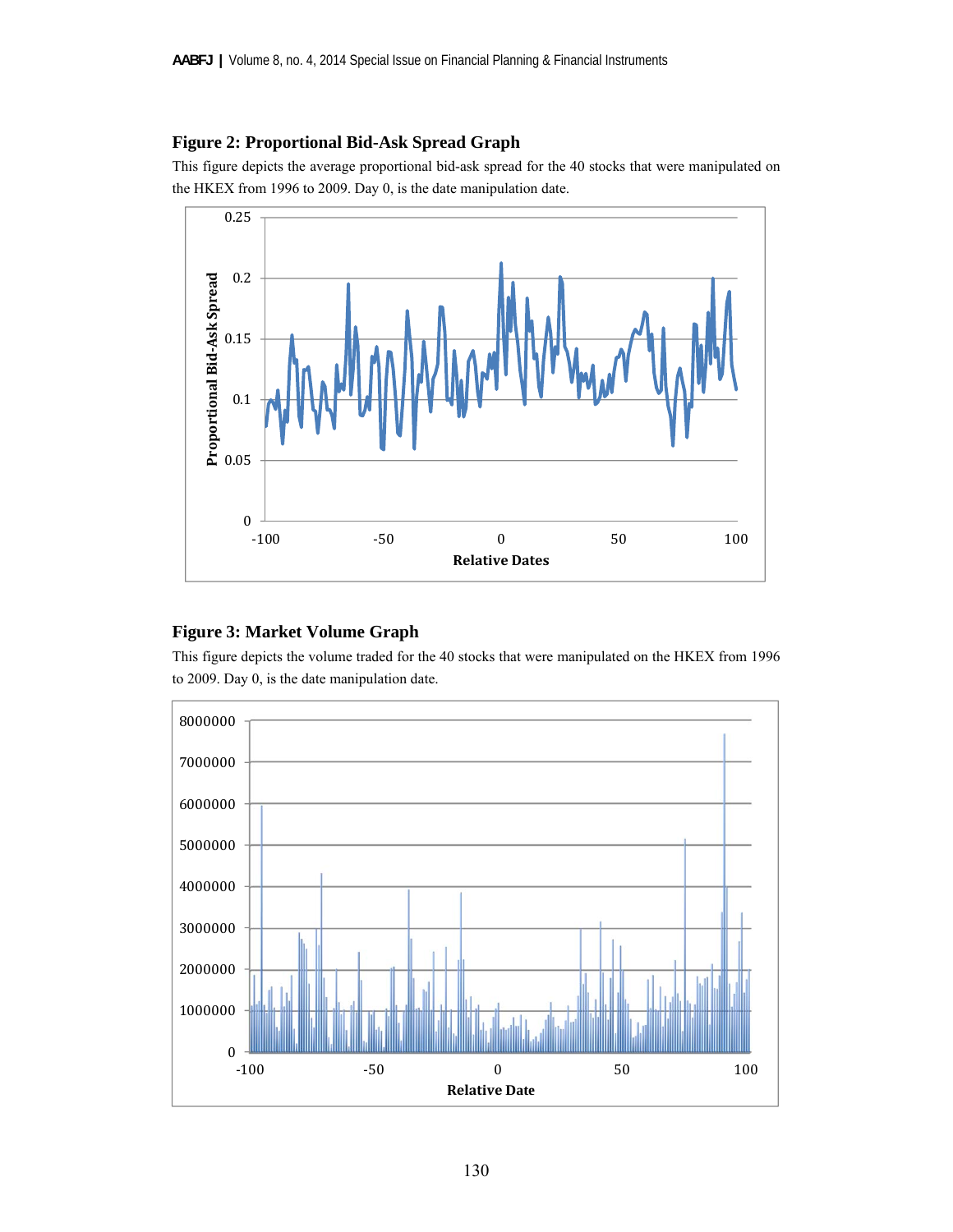#### *3.4.2 Examination of Profitability of Manipulation*

To investigate whether markets display asymmetric price responses, further analysis of returns is required. The whole plethora of intraday buying and selling transactions must be examined to determine the relative returns. Relative returns per transaction for the pre and post-event period will highlight whether manipulators were able to move market prices to create an illegitimate profit.

 Recall that Fischel and Ross (1991, p.518) have claimed that trade-based market manipulation is completely self-deterring as manipulators are unable to sell at the artificially high prices they have created. These authors (1991, p.519) suggest that any attempt to sell shares at an artificially high level, particularly in large quantities, will be unsuccessful as buying and selling have symmetric price impacts. The profitability of manipulation is also relates to how large a quantity may be transacted at artificially high prices. Easley  $\&$  O'Hara have posited that trade size introduces an adverse selection risk (1987, p.70). While Easley & O'Hara (1987) were discussing insider trading, the same quantity bias may be true for manipulators. When manipulators have pushed share prices to artificial values, they would seek to trade in as large a quantity as possible before market prices return to fall back down to equilibrium. This theory suggests that market participants would raise spreads for large trades given the rational fear of trading with a manipulator.

**Table 3-4** investigates the potential profitability of trade-based manipulation. The 40 case dataset was divided into quartiles with quartile 1 representing the smallest 25% of trades and quartile 4 representing the largest 25% of trades. The relative returns to both selling and buying transactions were calculated, as were tstatistics. Table 3-4 show that returns increased dramatically in the post-event period for all four quartiles. This translates to a price impact as higher returns imply higher prices and lower negative returns imply lower prices. Increases in returns were higher than increases in sales. The higher purchase side returns provide empirical support to the asymmetric price responses suggested by Allen  $\&$  Gorton (1992). Trade-based manipulation may be possible and profitable merely by buying with a relatively large effect and selling with a lesser effect with 75% of all trade sizes. This means a manipulator can buy with large effect on prices and sell with a smaller effect. The existence of profitable manipulation suggests some information asymmetry on the HKSE. **Figure 4** has shown that spreads increased around time 0. This suggests that market participants were aware of the possibility of manipulation. Yet the increase in the cost of trading was not commensurate to stop profitable price manipulation. Returns were statistically significant for all quartiles, even the largest 25% of trades. Manipulators were likely able to sell at the high levels they engineered, for profit. Had ordinary investors been truly certain about the presence of manipulators, the spread would have risen to a level that would have made manipulation unprofitable.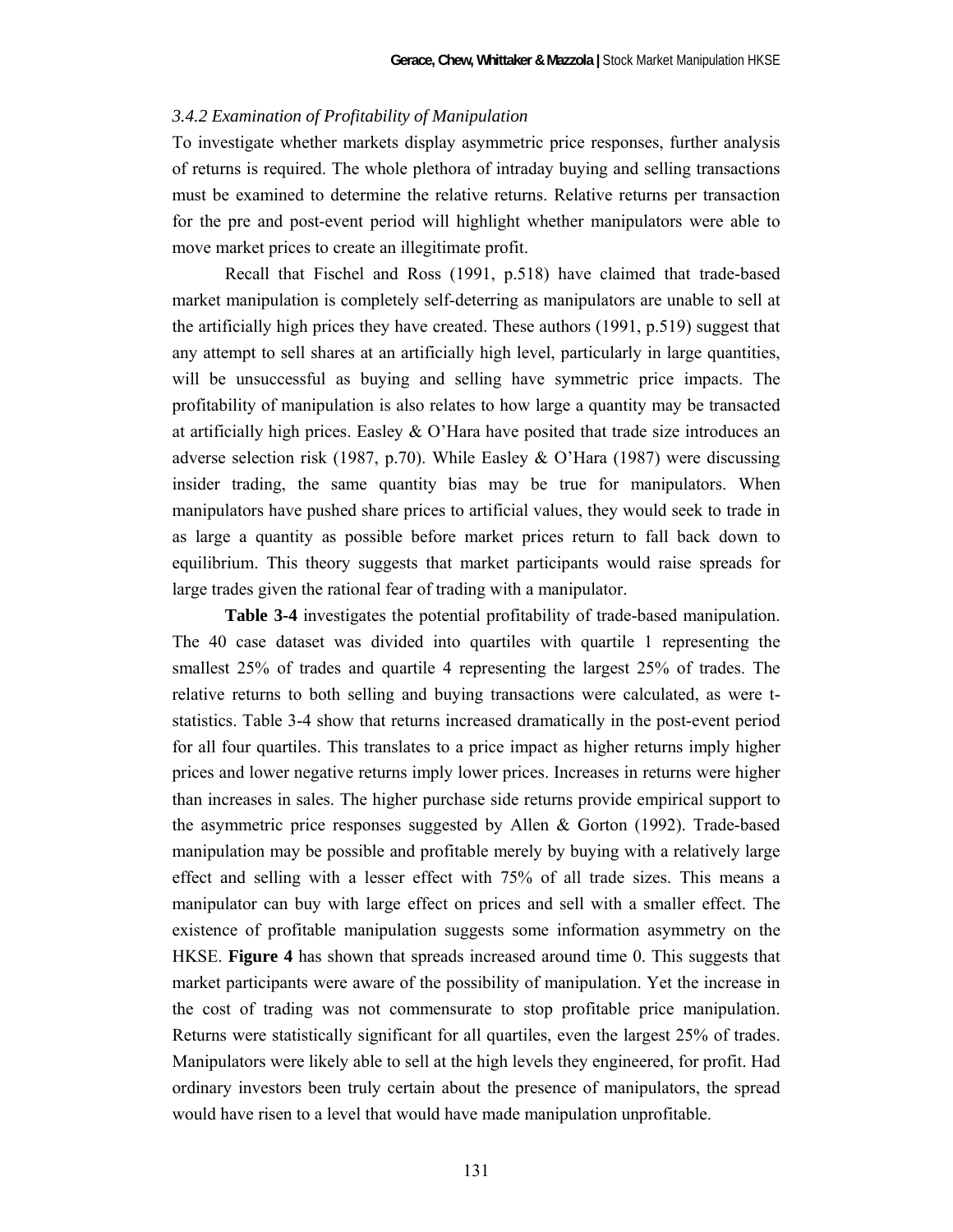# **Table 3-4: Buying and Selling Returns by Trade Size**

This table reports the returns data for both the buying and selling transactions. The returns are sorted into quartiles with the 1<sup>st</sup> quartile representing the smallest 25% of trades by volume and quartile 4 representing the largest 25% of trades. The negative figures for returns on the sell side reflect positive real returns for the sellers. The return percentage is negative only because the shares were sold and not bought. Thus the negative figure represents the loss to the buyer who trades with the seller. All quartile results are statistically significant, producing high t-statistics. *\*connotes statistical significance.*

|                       | Quartile 1 |            | Quartile 2 |           | Quartile 3 |            | Quartile 4 |            |         |            |
|-----------------------|------------|------------|------------|-----------|------------|------------|------------|------------|---------|------------|
|                       | Buy        | Sell       | Buy        | Sell      | Buy        | Sell       | Buy        | Sell       | Buy     | Sell       |
| Panel A - Pre-period  |            |            |            |           |            |            |            |            |         |            |
|                       | 17.39%     | $-6.10%$   | 14.77%     | $-7.10\%$ | 17.82%     | $-8.40%$   | 23.69%     | $-13.60\%$ | 17.77%  | $-8.20%$   |
| Panel B - Post-period |            |            |            |           |            |            |            |            |         |            |
|                       | 25.05%     | $-17.40\%$ | 26.33%     | $-14.70%$ | 28.24%     | $-16.10\%$ | 33.85%     | $-22.30%$  | 27.94%  | $-17.60\%$ |
| % change              |            |            |            |           |            |            |            |            |         |            |
|                       | 7.66%      | $-11.30\%$ | 11.56%     | $-7.60%$  | 10.42%     | $-7.70%$   | 10.16%     | $-8.70%$   | 10.17%  | $-9.40%$   |
| t-statistic           |            |            |            |           |            |            |            |            |         |            |
|                       | $13.4*$    | $-12.6*$   | $11.2*$    | $-16.2*$  | $14.1*$    | $-16.3*$   | $12.4*$    | $-17.8*$   | $12.9*$ | $-11.2*$   |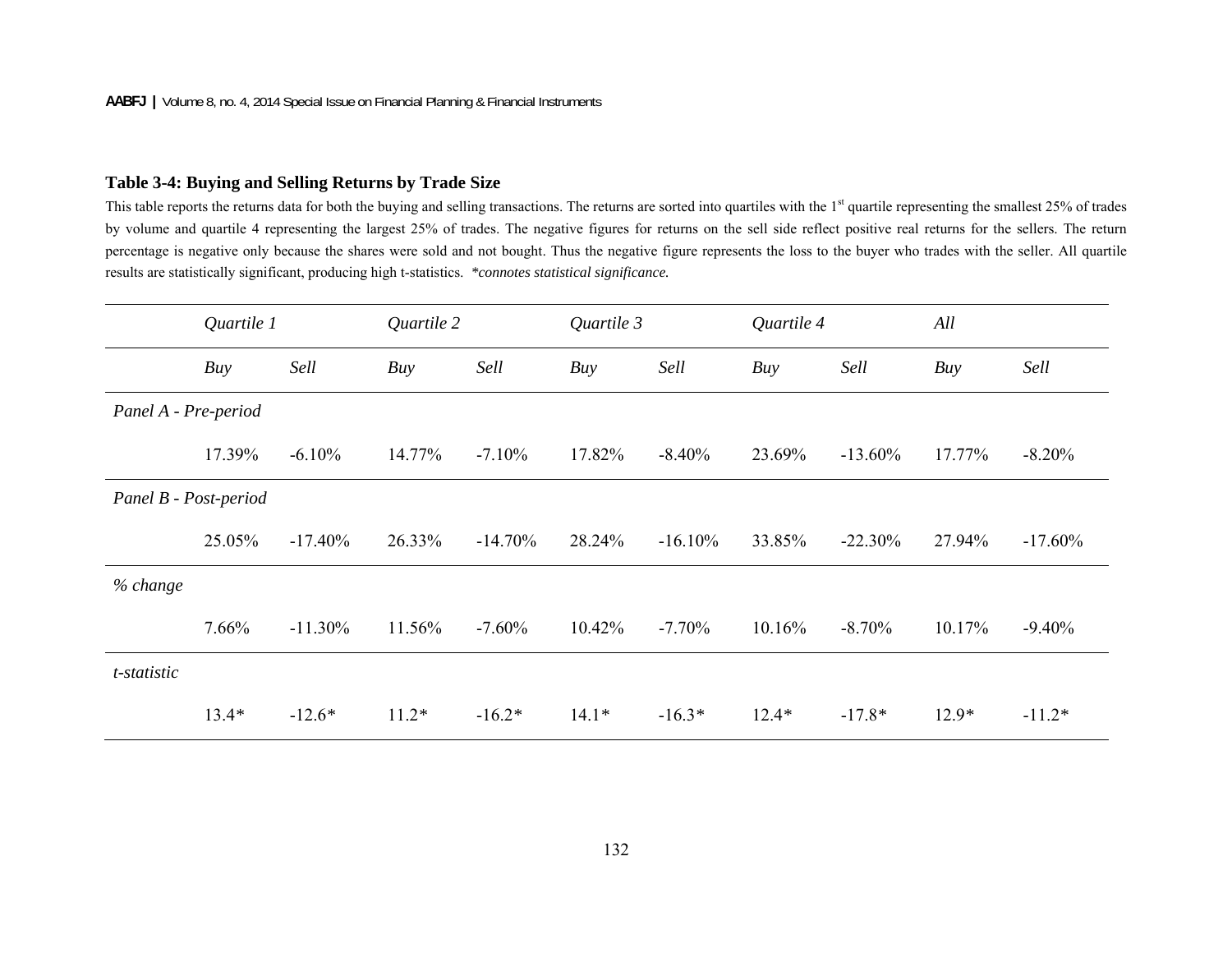#### **3.5 Regression Results**

#### *3.5.1 First Regression*

The first regression set produces highly significant results. The results examine the statistical relationship between the dummy variable (denoted as 'change' in **table 3- 5**), volume and risk on the spreads.

 Equation 3.7 regresses the BAS onto the dummy variable, which represents the dataset change post manipulation. Regressing just the dummy variable is useful as it isolates the effect of manipulation on the BAS. The positive coefficient of .0015 suggests manipulation does increase the BAS. The result is not highly significant however having a p-value above the 10% significance level. A dramatically more statistically significant result is found by regressing the PBAS onto the dummy. With a p-value of less than the 1% significance level, this suggests with 99% confidence that a higher PBAS is associated with manipulation. By isolating the effect of market manipulation on the PBAS, this regression represents a powerful finding.

 Equation 3.9 also shows significant results. The positive coefficients for the volume and volatility variables suggest that the BAS increases when these variables increase. The volume coefficient is a negative figure that is unobservable to 4 decimal places in Table 3-5. The volume coefficient is a small figure. The figure must be small because it needs to be multiplied by the very large volume figure to arrive at the BAS, which itself is small value. The actual value of the figure is -0.000000002. This negative volume coefficient shows an inverse relationship between spread and amount traded. Both the volume and volatility results are statistically significant at the 1% and 5% levels respectively. As in 3.7, the dummy variable is not statistically significant with the spread.

 Equation 3.10 provides an *extremely* statistically significant result. The dummy variable and volatility are strongly statically significant at the 1% level. The volume is significant at the 10% level. This regression demonstrates with exceptionally high certainty that manipulation coincides with higher relative spreads, increased risk and smaller trading volume. This is a significant finding.

 The first set of regressions highlights the explanatory power of the PBAS over the BAS. The increased relative spread being associated with manipulation confirms the suggested models in the literature where market participants build in an informational risk into spreads. Manipulation then, appears to increase transaction costs and also reduces market liquidity and efficiency.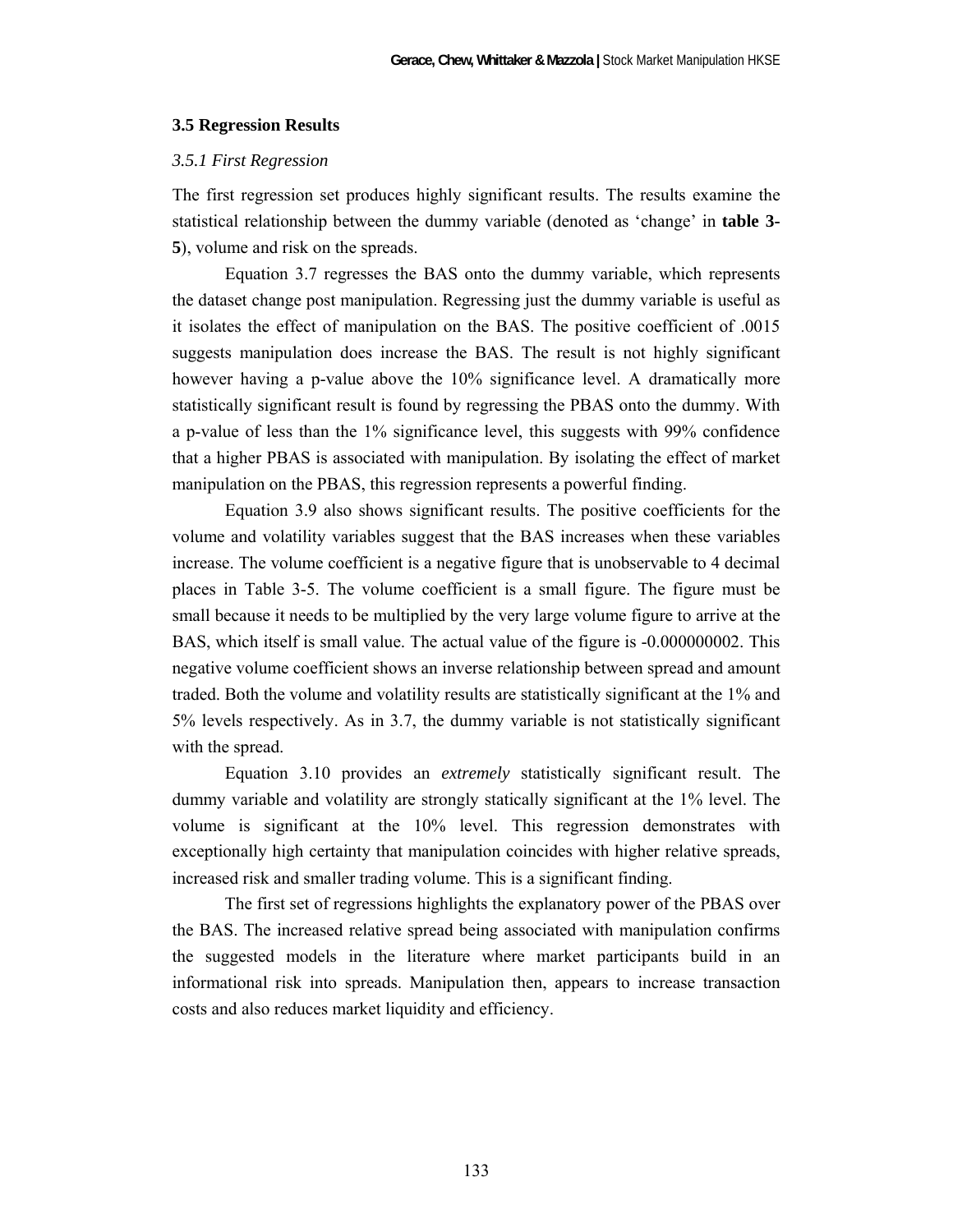# *3.5.2 Second Set of Regressions*

The second set of regressions uses volume as the dependent variable. Large coefficients were produced reflecting the relative size of volume data as compared with the data of the independent variables. The results do not find a level of statistical significance. Equation 3.11 regresses the volume onto the dummy variable. The resulting *p-value* is .9202 which suggests manipulation is not statistically significant with trading volume. Similarly the dummy explanatory variable in equations 3.12 and 3.13 are not significant.

 The second set of regressions finds statistically significant relationships between the volume and the explanatory variables except for the dummy. Equation 3.12 and 3.13 provides negative coefficients for volatility suggesting that when stocks are more risky there is less trading volume. Volatility is significant at the 10% level. The BAS and PBAS also provide negative coefficients, which suggests that wider spreads result in lower trading volumes. The Volume/BAS relationship is highly significant at the 1% level. The volume/PBAS relationship is significant at 10% level. The worryingly implication of these finding is that market manipulation is possible both when volumes traded are high *and* low.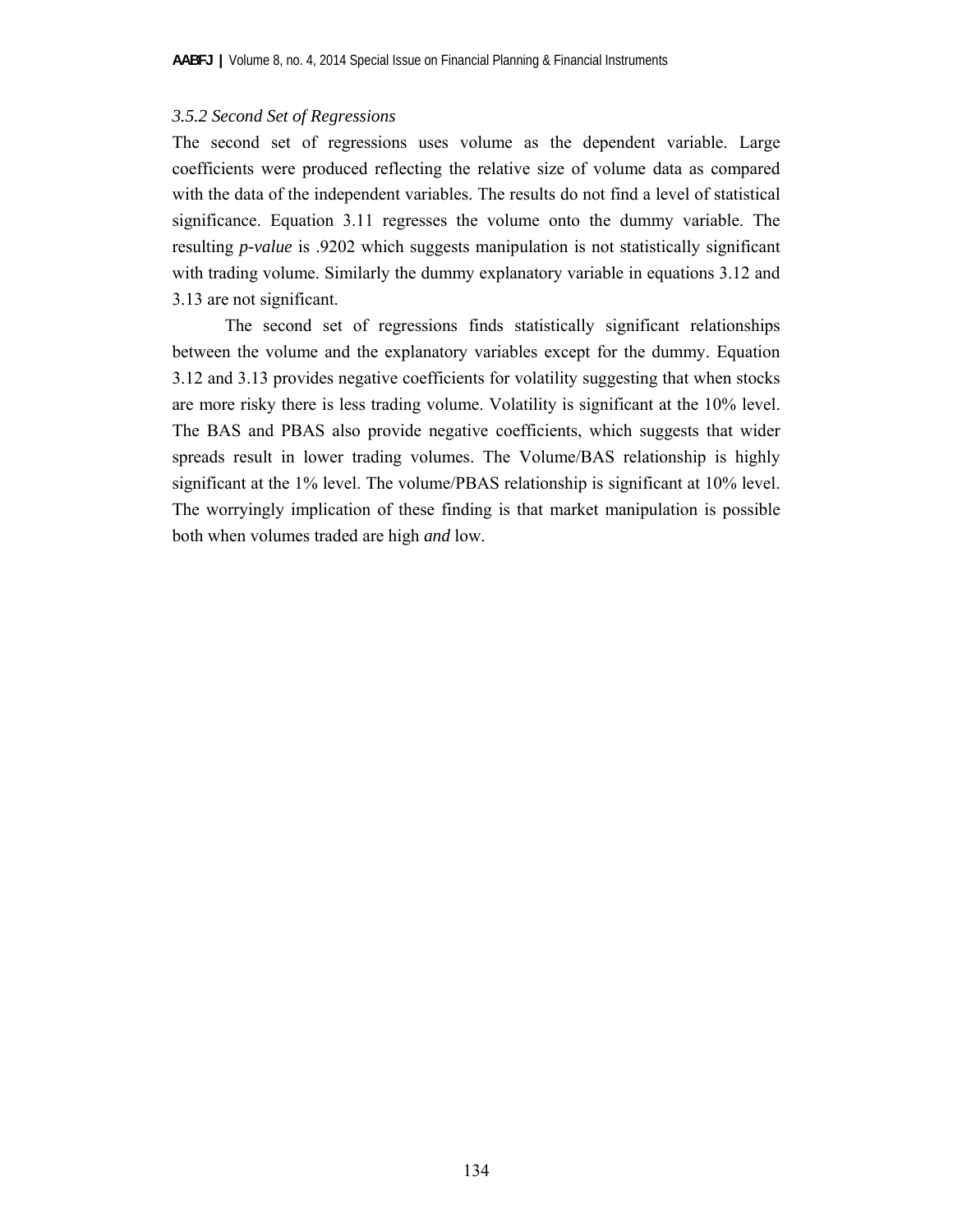# **Table 3-5: Multivariate Regression Results for a 200 day event period**

This table reports results from the regressions, equations 3.9 to 3.15 over 200 days. The regressions are based on the 40 stock cases of market manipulation on the Hong Kong Stock Exchange. The 'change' explanatory variable represents the independent variable regressed onto the dichotomous value. \*\*\*, \*\*, \* *denotes statistical significance at 1%, 5% and 10% levels respectivel* 

|                                 | <b>Intercept</b> | <b>Change</b> | <b>Volume</b> | <b>Volatility</b> | <b>BAS</b>  | <b>PBAS</b>  |
|---------------------------------|------------------|---------------|---------------|-------------------|-------------|--------------|
| <b>First Set of Regressions</b> |                  |               |               |                   |             |              |
| <b>BAS</b> (Control)            |                  |               |               |                   |             |              |
| Equation 3.7                    | 0.0228           | 0.0015        |               |                   |             |              |
| $P-value$                       | $<0.0001***$     | 0.2641        |               |                   |             |              |
| PBAS (Control)                  |                  |               |               |                   |             |              |
| Equation 3.8                    | 0.1137           | 0.0201        |               |                   |             |              |
|                                 | $< 0.0001$ ***   | $<0.0001***$  |               |                   |             |              |
| <b>BAS</b>                      |                  |               |               |                   |             |              |
| Equation 3.9                    | 0.0221           | 0.0012        | 0.0000        | 0.0760            |             |              |
|                                 | $<0.0001***$     | 0.3622        | $0.0024***$   | $0.0149**$        |             |              |
| <b>PBAS</b>                     |                  |               |               |                   |             |              |
| Equation 3.10                   | 0.1026           | 0.0184        | 0.0000        | 0.3613            |             |              |
|                                 | $<0.0001***$     | $<0.0001***$  | $0.0568*$     | $0.0001***$       |             |              |
| Second Set of Regressions       |                  |               |               |                   |             |              |
| Volume (Control)                |                  |               |               |                   |             |              |
| Equation 3.11                   | 1341298          | 14348         |               |                   |             |              |
|                                 | $<0.0001***$     | 0.9202        |               |                   |             |              |
| Volume                          |                  |               |               |                   |             |              |
| Equation 3.12                   | 2113605          | 74906         |               | -5688238          | $-22811549$ |              |
|                                 | $<0.0001***$     | 0.5921        |               | $0.0891*$         | $0.0024***$ |              |
| Volume                          |                  |               |               |                   |             |              |
| Equation 3.13                   | 2,160,311        | 139,884       |               | $-5,857,066$      |             | $-4,922,246$ |
|                                 | $<0.0001***$     | 0.3487        |               | $0.0915*$         |             | $0.0568*$    |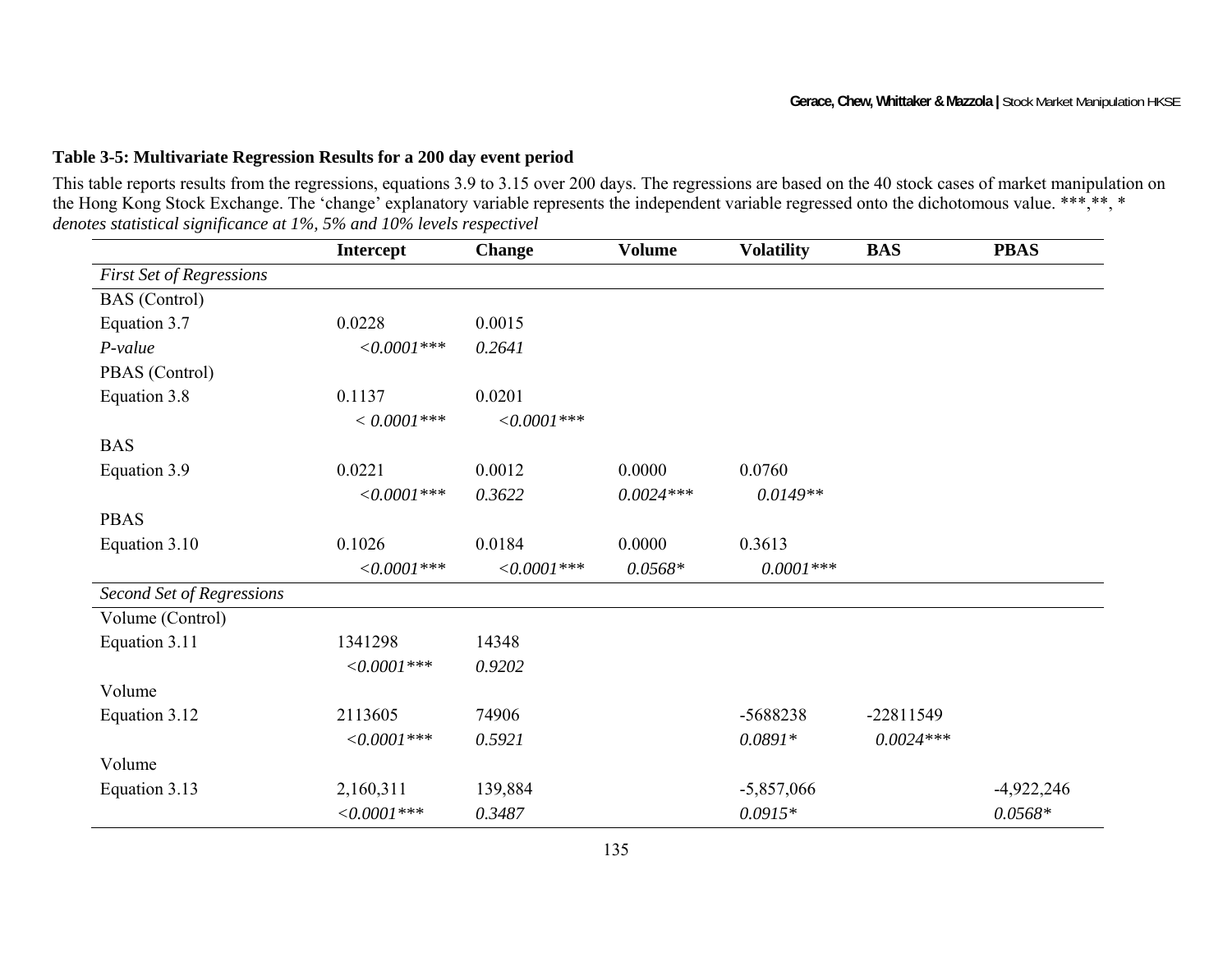# **4. Conclusions**

This study is the first to empirically examine stock market manipulation cases on the HKSE. Stock market manipulation is observed to negatively impact market efficiency measures both at the time of manipulation and in the period following manipulation. The HSKE could not return to pre-manipulation efficiency measures.

 Both the BAS and the PBAS are observed to widen at the time of manipulation and remain wide afterwards. This result accurately reflects the market microstructure assumption that information asymmetry risk is built into spreads by rational investors. Manipulation is also associated with increased volatility and reduced volume as investors exit the market rationally in fear of trading with a manipulator. The resulting impact of market liquidity, efficiency and integrity is negative. The regressions strongly confirm these results with a high degree of significance.

 Market prices were observed to rise following manipulation and remain consistently higher. This finding supports the asymmetric price responses first suggested by Allen and Gorton (1992). The worrying implication is that manipulation is both possible and profitable as trade-based manipulators are seemingly able to raise prices by trading and exit their positions at those artificially high prices. The results also found no justification to claims that larger traders are executed at unfavourable prices. This surprising result suggests the notion of trade size as a proxy for information asymmetry of Easely and O'Hara (1987) may be misplaced. Manipulators seemingly are able engage in large, profitable trades.

 These results go some way to refuting the suggestion of Fischel and Ross (1991) that the legal notion of market manipulation should be dropped because it is always unprofitable and self-deterring. Instead, the results show that markets are not capable of efficiently responding to manipulation. Rational information-seeking investors who normally keep markets efficient may be the unfortunate victims of market manipulation. The results therefore provide an empirical justification as to why manipulation must continue to be prohibited by law and robustly and effectively prosecuted.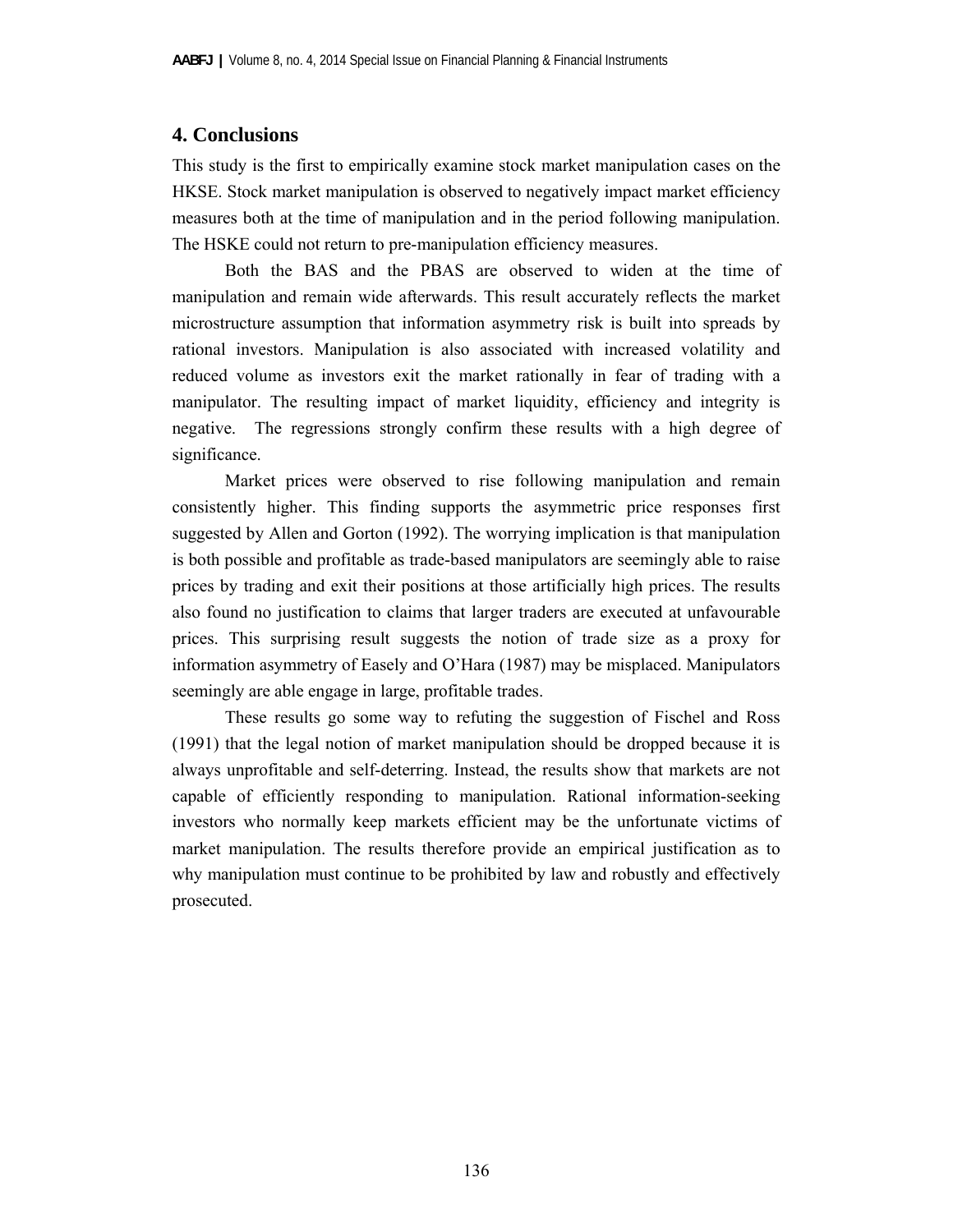# **References**

*Books/Journals:* 

- Aggarwal, R.,K., Wu, G. 2006, 'Stock Market Manipulations', *Chicago Journal of Business*, vol.79, no.4, pp 1915-1953.
- Allen, F., Gale, D. 1992, 'Stock Price Manipulation' *The Review of Financial Studies*, vol.5, issue 3, pp. 503-529. http://dx.doi.org/10.1093/rfs/5.3.503
- Allen, F., and Gorton, G. 1992, 'Stock price manipulation, market microstructure and asymmetric information', *European Economic. Review*, vol. 36, pp. 624–630. http://dx.doi.org/10.1016/0014-2921(92)90120-L
- Arjunan, K. 2003, 'Overseas Notes Hong Kong, Singapore and Malaysia', *Corporations and Securities Law Journal*, vol. 21, pp. 336-318.
- Au, A. 1988, 'Regulating Securities Fraud and Market Manipulation in Hong Kong: Part XII of the Securities Ordinance', *Hong Kong Law Journal*, vol. 18, pp. 25- 48.
- Avgouleas, E. 2005, *The Mechanics and Regulation of Market Abuse*, 1<sup>st</sup> ed. Oxford University Press, Oxford.

http://dx.doi.org/10.1093/acprof:oso/9780199244522.001.0001

- Bagehot, W., 1971, 'The Only Game in Town' *Financial Analysts Journal*, vol.27, no.2, pp 12-14. http://dx.doi.org/10.2469/faj.v27.n2.12
- Bagnoli, M., Barton, L.,L. 1996, 'Stock Price Manipulation through Takeover Bids', vol. 27, no.1, pp. 124-147.
- Bagnoli, M. and Lipman, B.L. 1996, 'Stock Price Manipulation Through Takeover Bids' *The RAND Journal of Economics* vol. 27, no. 1, pp. 124-147 http://dx.doi.org/10.2307/2555795
- Ball, R., Brown, P. 1968, 'An Empirical Evaluation of Accounting Income Numbers', *Journal of Accounting Research*, vol. 6, no. 2, pp. 159-178. http://dx.doi.org/10.2307/2490232
- Benabou, R., Laroque, G. 1992, 'Using Privileged Information to Manipulate Markets: Insiders, Gurus and Credibility', *The Quarterly Journal of Economics*, vol. 107, no. 3, pp. 921-958. http://dx.doi.org/10.2307/2118369
- Bodie, Z, Ariff, M, da Sliva Rosa, R, Kane, A & Marcus, AJ 2007, *Investments,* McGraw-Hill/Irwin, North Ryde.
- Chakraborty, A., Yilmaz, B. 2004, 'Informed Manipulation', *Journal of Economic Theory*, vol. 114, issue 1, pp. 132-152.

http://dx.doi.org/10.1016/S0022-0531(03)00101-7

- Copeland, T.,E., Galai, D. 1983, 'Information Effects on the Bid-Ask Spread' *The Journal of Finance*, vol.38, no.5, pp 1457-1469. http://dx.doi.org/10.1111/j.1540- 6261.1983.tb03834.x
- Easley, D., O'Hara, M. 'Price, Trade Size and Information in Securities Markets', vol. 19, no. 1, pp 69-90.
- Fama, E.F. 1970, 'Efficient Capital Markets: A Review of Theory and Empirical Work', *The Journal of Finance*, vol.25, no.2, p.383-417. http://dx.doi.org/10.2307/2325486
- Fischel, D.,R. 1982, 'Use of Modern Finance Theory in Securities Fraud Cases Involving Actively Traded Securities', *The Business Lawyer*, vol. 38, no. 1, pp. 1- 20.
- Fischel, D.,R., Ross, R.,J. 1991, 'Should the Law Prohibit "Manipulation" in Financial Markets?', *Harvard Law Review*, vol.105, no. 2, pp.503-553. http://dx.doi.org/10.2307/1341697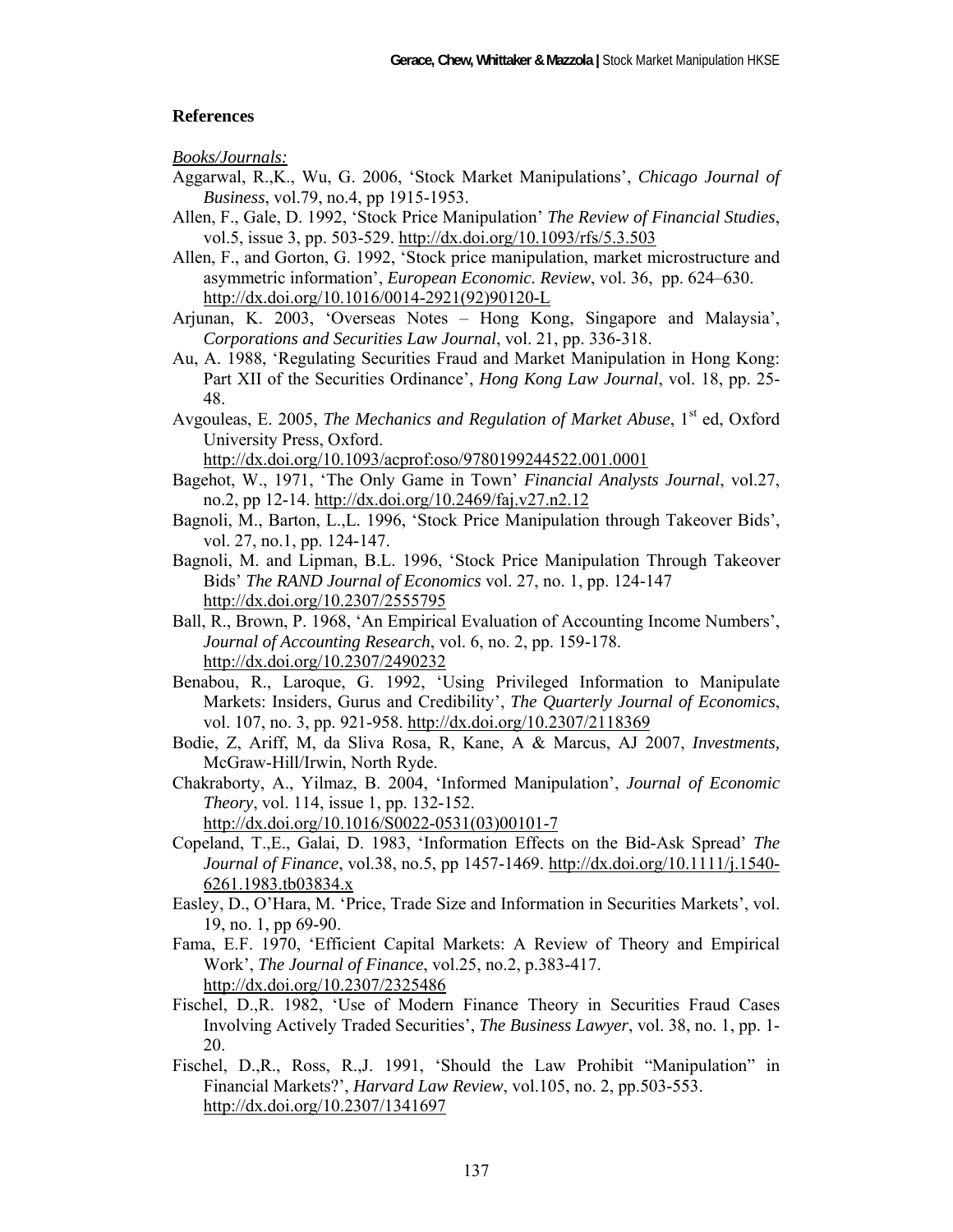- Fishman, M., J., Hagerty, K. 1992, 'Insider Trading and the Efficiency of Stock Prices', *RAND Journal of Economics*, vol. 23, no. 1, pp. 106-122. http://dx.doi.org/10.2307/2555435
- Frino, A., Lepone, A. 2012 'The impact of high frequency trading on market integrity: an empirical examination', *Driver Review DR24 – Foresight, Government Office for Science (UK)* pp. 1-21.
- Gerald, B., Nanda, V. 1993, 'Trading and Manipulation Around Seasoned Equity Offerings', *The Journal of Finance*, vol.48, no. 1, pp. 213-245. http://dx.doi.org/10.1111/j.1540-6261.1993.tb04707.x
- Glosten, L.,R, Milgrom, P.,R. 1985, 'Bid, Ask and Transaction Prices in a Specialist Market with Heterogeneously Informed Traders', *Journal of Financial Economics*, vol.14, no. 1, pp 71-100.

http://dx.doi.org/10.1016/0304-405X(85)90044-3

- Goldwasser, V. 1999, 'Regulating Manipulation in Securities Markets: Historical Perspectives and Policy Rationales', *Australian Journal of Legal History*, vol.5, pp 149-200.
- Goldwasser, V. 1999, *Stock Market Manipulation and Short Selling*, Centre for Corporate Law and Securities Regulation, Parkville Australia, CCH Australia Ltd, North Ryde Australia.
- Hillion, P., Suominen, M. 2005, 'The Manipulation of Closing Prices', *Journal of Financial Markets*, vol.7, pp. 351-375. http://dx.doi.org/10.1016/j.finmar.2004.04.002
- Huang, H. 2009 'Redefining Market Manipulation in Australia: The Role of an Implied Intent Element', *Company and Securities Law Journal*, vol.27, no. 8, pp. 8-22.
- Huddart, S., Hughes, J.,S., Levine, C.,B. 2001, 'Public Disclosure and Dissimulation of Insider Traders', *Econometrica*, vol.69, no. 3, pp. 665-681. http://dx.doi.org/10.1111/1468-0262.00209
- Itzhak, K., Lee, J. 1996, 'Earnings Announcements and the Components of the Bid-Ask Spread', vol.51, no.4, pp. 1523-1535.
- Jarrow, R.A. 1992, 'Market Manipulation, Bubbles, Corners and Short Squeezes', *Journal of Financial and Quantitative Analysis* vol.27, no.3 pp. 311-336. http://dx.doi.org/10.2307/2331322
- Kim, K.,A., Jungsoo, P. 2010, 'Why do Price Limits Exist in Stock Markets? A Manipulation-Based Explanation', *European Financial Management*, vol. 16, issue. 2, pp. 296-318. http://dx.doi.org/10.1111/j.1468-036X.2008.00456.x
- Kose, J., Narayanan, R. 1997, 'Market Manipulation and the Role of Insider Trading Regulations', *Chicago Journal of Business*, vol.70, no. 2, pp. 217-247.
- Krinsky I. and Lee J. 1996, 'Earnings Announcements and the Components of the Bid-Ask Spread' *The Journal of Finance* vol. 51, no. 4, pp. 1523–1535. http://dx.doi.org/10.1111/j.1540-6261.1996.tb04078.x
- Klaus, A. 1972, 'Price Impacts of Block Trades on the New York Stock Exchange', *The Journal of Finance*, vol. 27, no. 3, pp.569-588. http://dx.doi.org/10.1111/j.1540-6261.1972.tb00985.x
- Kraus, A., and Stroll, H. R. 1972, Price Impacts of Block Trading on the New York Stock Exchange.' *Journal of Finance*, vol. 27, pp. 569–588. http://dx.doi.org/10.1111/j.1540-6261.1972.tb00985.x
- Kumar, P., Seppi, D.,J. 1992, 'Futures Manipulation with 'Cash Settlement', *The Journal of Finance*, vol. 67, no. 4, pp. 1485-1502.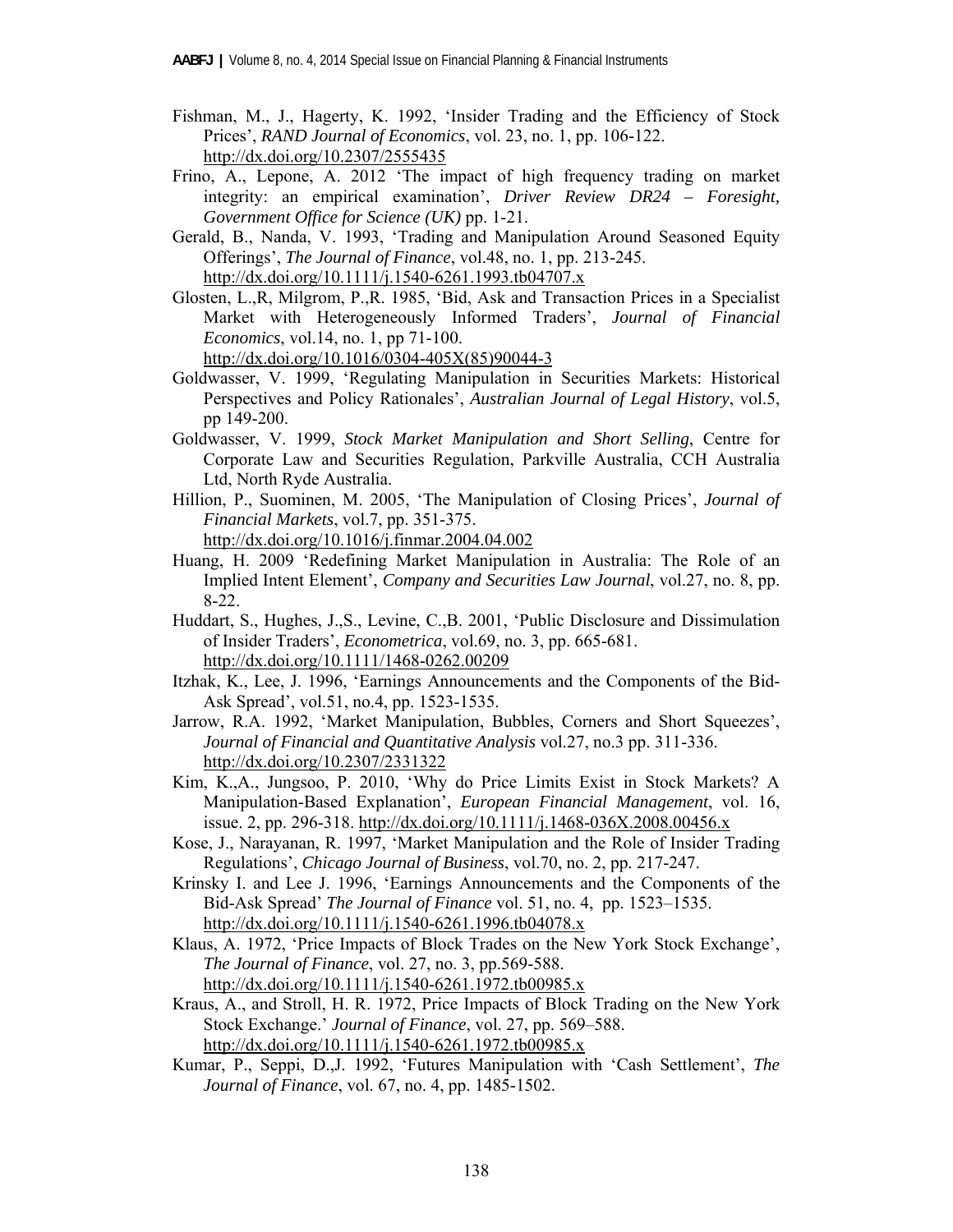- Kyle, A.,S. 1985 'Continuous Auctions and Insider Trading', *Econometrica*, vol. 53, no. 6, pp. 1315-1335. http://dx.doi.org/10.2307/1913210
- Lawrence, L.,D. 1993, 'Puppet Masters or Marionettes: Is Program Trading Manipulative as Defined by the Securities Exchange Act of 1934?', *Fordham Law Review*, vol.61, no.6, pp. 207-243.
- Leas, P.,L. 1974, 'The Measure of Damages in Rule 10b-5 Cases Involving Actively Traded Securities', *Stanford Law Review*, vol. 26, no. 2, pp. 371-398. http://dx.doi.org/10.2307/1227792
- Loke, F.H. 2007 'The Investors' protected interest against market manipulation in the United Kingdom, Australia and Singapore', *Australian Journal of Corporate Law*, vol.21, no.1, pp. 22-50.
- Loss, L., Seligman, J. 2004, *Fundamentals of Securities Regulation*, 5<sup>th</sup> ed, Aspen Publishers, Aspen.
- Macey, J.,R., Miller, G.,P., Mitchell, M.,L., Netter, J.,M. 1991, 'Lessons from Financial Economics: Materiality, Reliance, and Extending the Reach of Basic v. Levinson', *Virginia Law Review*, vol. 77, pp. 1017- 1049.
- Modigliani, F., Miller, M.,H. 1958, 'The Cost of Capital, Corporate Finance and the Theory of Investment', *The American Economic Review*, vol.48, no.3, pp. 261- 297.
- Niederhoffer, V., Osborne, M., F.,M. 1966, 'Market Making and Reversal on the Stock Exchange', *Journal of the American Statistical Association*, vol. 61, no. 316, pp. 897-916. http://dx.doi.org/10.1080/01621459.1966.10482183
- Poser, N. 1986, 'Stock Market Manipulation and Corporate Control Transactions', *University of Miama Law Review*, vol.40, no.3, pp. 671-735.
- Scholes, M. 1969, 'A Test of the Competitive Hypothesis: The Market for New Issues and Secondary Offerings' *Unpublished PhD thesis*, University of Chicago.
- Scwert, W. 1981, 'Using Financial Data to Measure Effects of Regulation', *Journal of Law and Economics*, vol. 24, no. 1, pp. 121-158. http://dx.doi.org/10.1086/466977
- Thel, S., 1994, '\$850,000 in Six Minutes The Mechanics of Securities Manipulation', *Cornell Law Review*, vol. 79, pp. 219- 298.
- Tumarkin, R., Whitelaw, R.,F. 2001, 'News or Noise? Internet Postings and Stock Prices', *Financial Analysts Journal*, vol. 57, no. 3, pp. 41-51. http://dx.doi.org/10.2469/faj.v57.n3.2449
- Van Bommel, J. 2003, 'Rumours', *The Journal of Finance*, vol. 58, no. 4, pp. 1499- 1519. http://dx.doi.org/10.1111/1540-6261.00575
- Vanden, J., M. 2005, 'Digital Contracts and Price Manipulation', vol. 78, issue. 5, pp. 1891-1916.
- Vila, J.,L. 1989, 'Simple Games of Market Manipulation', *Economic Letters*, vol. 29, issue 1, pp. 21-26. http://dx.doi.org/10.1016/0165-1765(89)90167-5
- Zvi, B., Ariff, R.D.S.R., Kane, A., Marcus, A.J. 2007, *Investments*, McGraw-Hill, North Ryde Australia.

# *Cases:*

*Australian Securities Commission v Nomura* (1998) 160 ALR 246. *ASIC v Soust [2010] FCA 68. Cargill, Inc v Hardin, 452 F.2d 1154, 1163 (8th Cir. 1971),* 406 U.S. 932 (1972). *Director of Public Prosecutions (Cth) v JM* (2013) 298 ALR 615. *Fu Kor Kuen v. HKSAR* (FACC No. 4 of 2011, May 24, 2012).